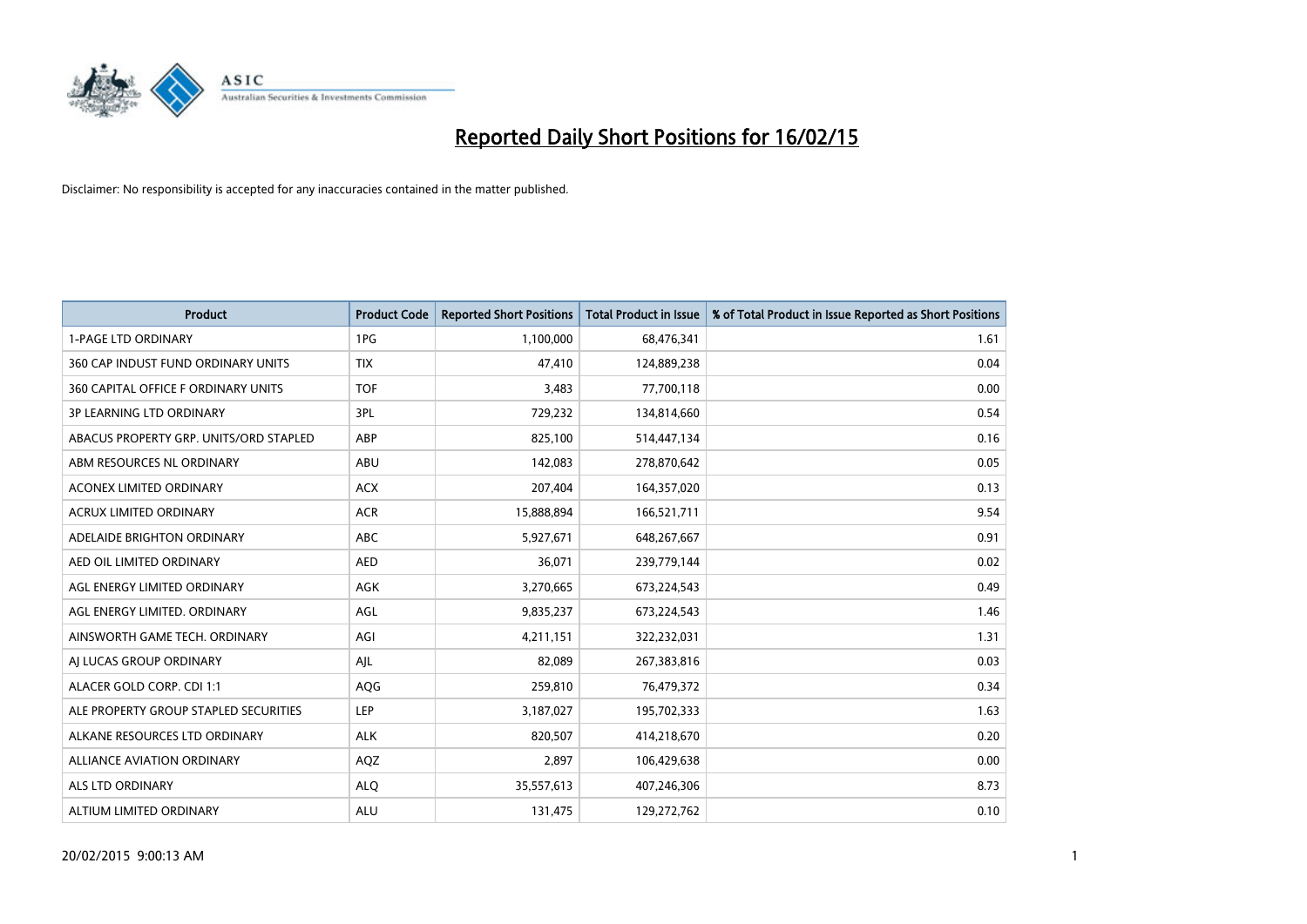

| <b>Product</b>                          | <b>Product Code</b> | <b>Reported Short Positions</b> | <b>Total Product in Issue</b> | % of Total Product in Issue Reported as Short Positions |
|-----------------------------------------|---------------------|---------------------------------|-------------------------------|---------------------------------------------------------|
| ALUMINA LIMITED ORDINARY                | <b>AWC</b>          | 12,311,950                      | 2,806,225,615                 | 0.44                                                    |
| AMALGAMATED HOLDINGS ORDINARY           | <b>AHD</b>          | 286                             | 157,917,136                   | 0.00                                                    |
| AMCOM TELECOMM. ORDINARY                | AMM                 | 1,575,363                       | 266,399,148                   | 0.59                                                    |
| AMCOR LIMITED ORDINARY                  | AMC                 | 6,705,492                       | 1,206,684,923                 | 0.56                                                    |
| AMP LIMITED ORDINARY                    | AMP                 | 13,276,895                      | 2,957,737,964                 | 0.45                                                    |
| ANSELL LIMITED ORDINARY                 | <b>ANN</b>          | 4,831,214                       | 153,139,924                   | 3.15                                                    |
| ANTARES ENERGY LTD ORDINARY             | AZZ                 | 346,170                         | 241,580,932                   | 0.14                                                    |
| ANZ BANKING GRP LTD ORDINARY            | ANZ                 | 12,823,566                      | 2,765,980,222                 | 0.46                                                    |
| APA GROUP STAPLED SECURITIES            | APA                 | 12,722,116                      | 1,114,307,369                 | 1.14                                                    |
| APN NEWS & MEDIA ORDINARY               | <b>APN</b>          | 3,084,774                       | 1,029,041,356                 | 0.30                                                    |
| APN OUTDOOR GRP ORDINARY                | <b>APO</b>          | 2,289                           | 166,614,509                   | 0.00                                                    |
| AQUARIUS PLATINUM. ORDINARY             | <b>AOP</b>          | 2,824,552                       | 1,502,695,183                 | 0.19                                                    |
| ARAFURA RESOURCE LTD ORDINARY           | <b>ARU</b>          | 2,000                           | 441,270,644                   | 0.00                                                    |
| ARB CORPORATION ORDINARY                | <b>ARP</b>          | 613,712                         | 79,156,214                    | 0.78                                                    |
| ARDENT LEISURE GROUP STAPLED SECURITIES | AAD                 | 3,265,311                       | 438,666,245                   | 0.74                                                    |
| ARENA REIT. STAPLED                     | <b>ARF</b>          | 139,000                         | 211,949,183                   | 0.07                                                    |
| ARISTOCRAT LEISURE ORDINARY             | ALL                 | 564,035                         | 633,822,253                   | 0.09                                                    |
| ARRIUM LTD ORDINARY                     | ARI                 | 167,043,326                     | 2,937,293,755                 | 5.69                                                    |
| ASALEO CARE LIMITED ORDINARY            | AHY                 | 7,019,492                       | 603,469,434                   | 1.16                                                    |
| ASCIANO LIMITED ORDINARY                | <b>AIO</b>          | 5,797,305                       | 975,385,664                   | 0.59                                                    |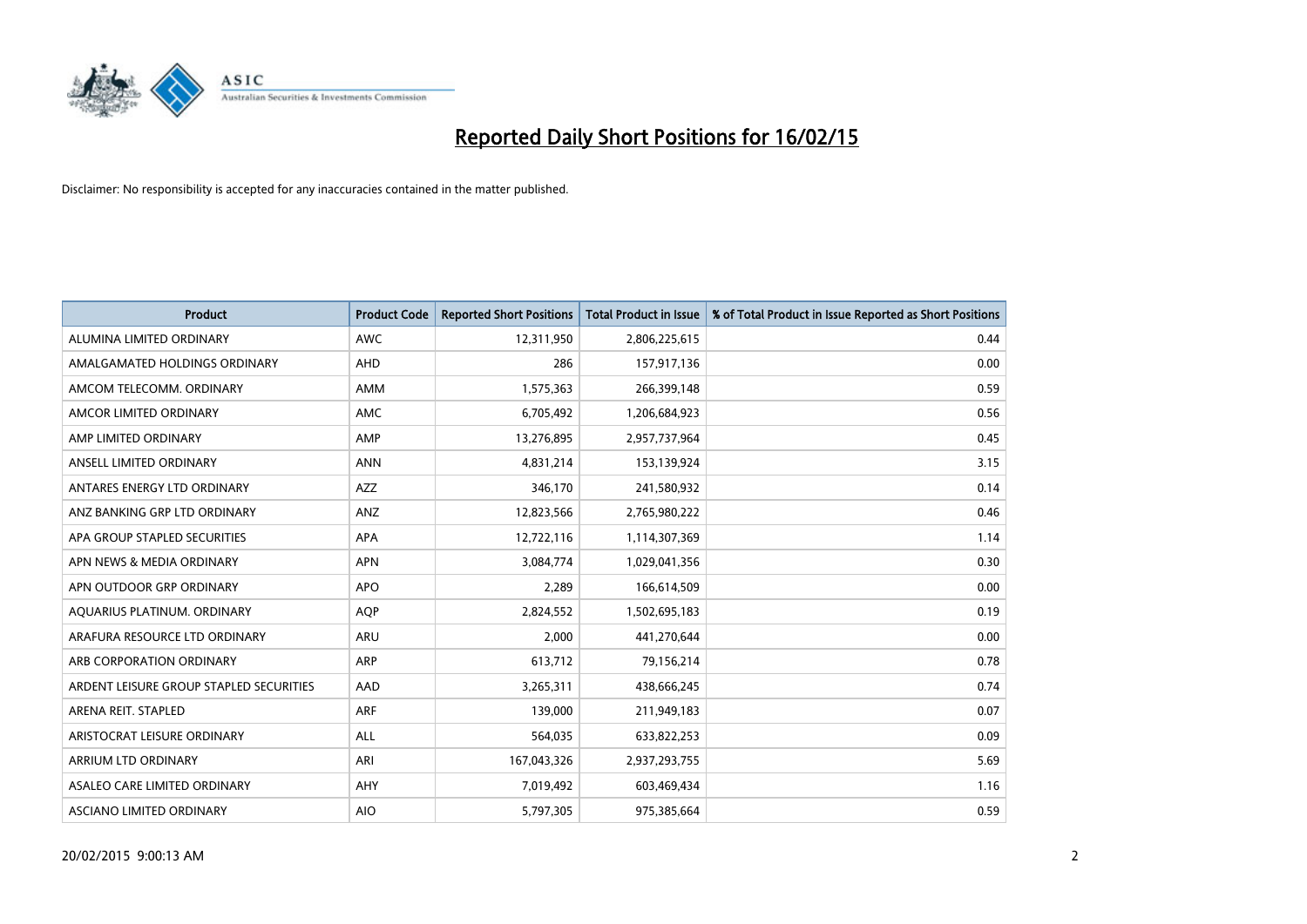

| <b>Product</b>                            | <b>Product Code</b> | <b>Reported Short Positions</b> | <b>Total Product in Issue</b> | % of Total Product in Issue Reported as Short Positions |
|-------------------------------------------|---------------------|---------------------------------|-------------------------------|---------------------------------------------------------|
| ASHLEY SERVICES GRP ORDINARY              | <b>ASH</b>          | 498,972                         | 150,000,000                   | 0.33                                                    |
| ASPEN GROUP ORD/UNITS STAPLED             | <b>APZ</b>          | 39,347                          | 113,183,450                   | 0.03                                                    |
| ASPIRE MINING LTD ORDINARY                | <b>AKM</b>          | 1,000,001                       | 703,463,306                   | 0.14                                                    |
| ASTRO JAP PROP GROUP STAPLED US PROHIBIT. | AJA                 | 113,600                         | 66,449,934                    | 0.17                                                    |
| ASX LIMITED ORDINARY                      | ASX                 | 6,434,031                       | 193,595,162                   | 3.32                                                    |
| ATLAS IRON LIMITED ORDINARY               | <b>AGO</b>          | 96,334,598                      | 919,475,619                   | 10.48                                                   |
| AUCKLAND INTERNATION ORDINARY             | AIA                 | 87,401                          | 1,190,484,097                 | 0.01                                                    |
| AURIZON HOLDINGS LTD ORDINARY             | AZJ                 | 4,753,909                       | 2,123,934,162                 | 0.22                                                    |
| AUSDRILL LIMITED ORDINARY                 | ASL                 | 25,553,259                      | 312,277,224                   | 8.18                                                    |
| AUSENCO LIMITED ORDINARY                  | AAX                 | 428,388                         | 168,449,799                   | 0.25                                                    |
| AUSNET SERVICES STAPLED SECURITIES        | <b>AST</b>          | 35,728,866                      | 3,466,913,009                 | 1.03                                                    |
| AUST CAREERS NETWORK ORDINARY             | <b>ACO</b>          | 500,000                         | 83,748,775                    | 0.60                                                    |
| AUST INDUSTRIAL REIT UNIT                 | ANI                 | 45,106                          | 96,288,031                    | 0.05                                                    |
| <b>AUSTAL LIMITED ORDINARY</b>            | ASB                 | 84,279                          | 346,865,169                   | 0.02                                                    |
| AUSTBROKERS HOLDINGS ORDINARY             | <b>AUB</b>          | 128,914                         | 61,740,597                    | 0.21                                                    |
| AUSTEX OIL LIMITED ORDINARY               | <b>AOK</b>          | 62,000                          | 558,571,402                   | 0.01                                                    |
| AUSTIN ENGINEERING ORDINARY               | ANG                 | 395,253                         | 84,274,004                    | 0.47                                                    |
| AUSTIN EXPLORATION ORDINARY               | <b>AKK</b>          | 5,132,054                       | 332,607,790                   | 1.54                                                    |
| AUSTRALIAN AGRICULT, ORDINARY             | AAC                 | 6,186,682                       | 532,474,721                   | 1.16                                                    |
| AUSTRALIAN PHARM. ORDINARY                | API                 | 7,661,348                       | 488,115,883                   | 1.57                                                    |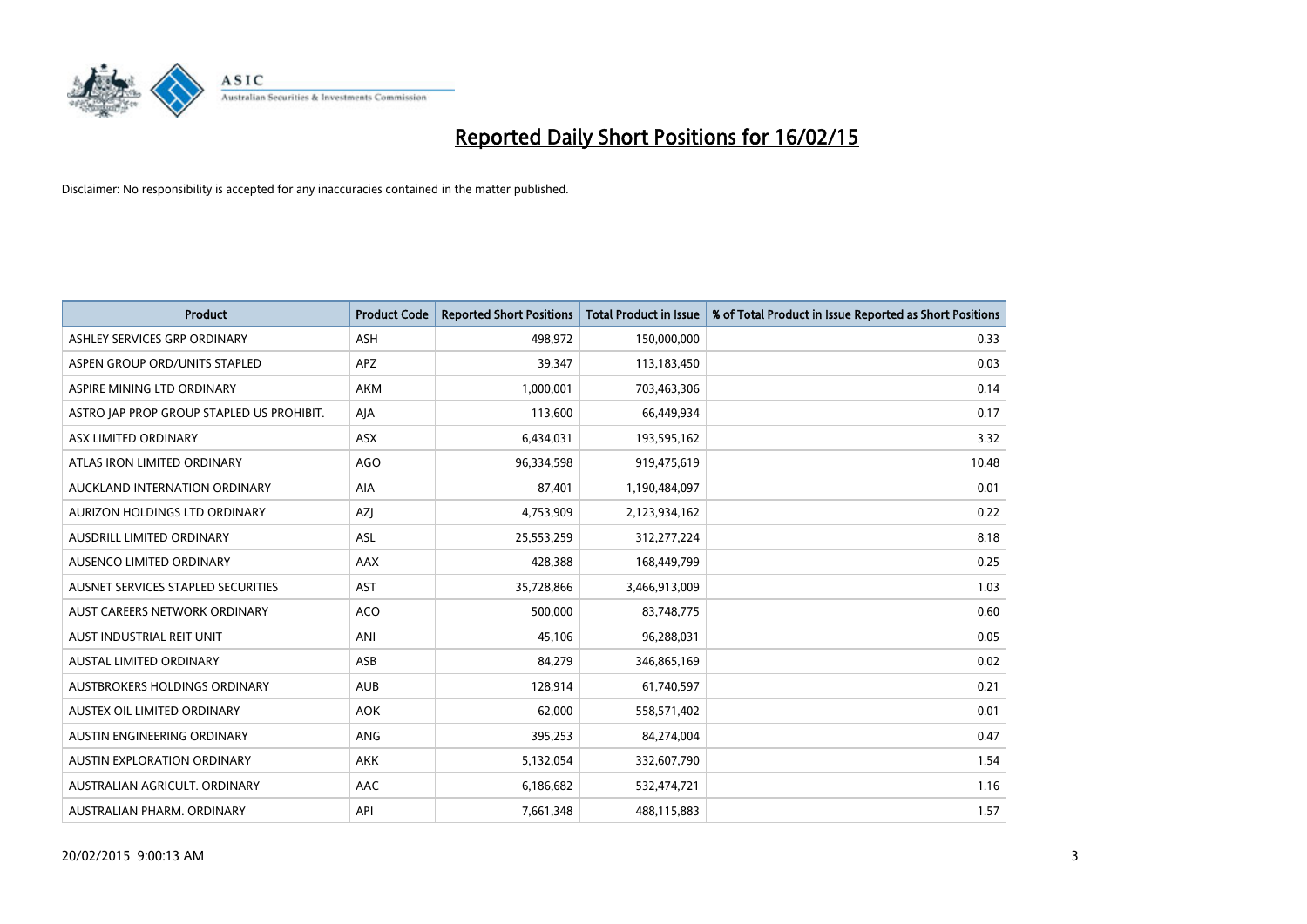

| <b>Product</b>                       | <b>Product Code</b> | <b>Reported Short Positions</b> | <b>Total Product in Issue</b> | % of Total Product in Issue Reported as Short Positions |
|--------------------------------------|---------------------|---------------------------------|-------------------------------|---------------------------------------------------------|
| AUTOMOTIVE HOLDINGS ORDINARY         | AHE                 | 3,788,893                       | 306,437,941                   | 1.24                                                    |
| AVANCO RESOURCES LTD ORDINARY        | AVB                 | 263,736                         | 1,661,675,855                 | 0.02                                                    |
| AVEO GROUP STAPLED SECURITIES        | <b>AOG</b>          | 753,249                         | 499,484,314                   | 0.15                                                    |
| AWE LIMITED ORDINARY                 | <b>AWE</b>          | 20,661,949                      | 525,861,050                   | 3.93                                                    |
| <b>AZONTO PET LTD ORDINARY</b>       | <b>APY</b>          | $\mathbf{1}$                    | 1,159,375,100                 | 0.00                                                    |
| AZUMAH RESOURCES ORDINARY            | <b>AZM</b>          | $\mathbf{1}$                    | 393,850,639                   | 0.00                                                    |
| <b>BANDANNA ENERGY ORDINARY</b>      | <b>BND</b>          | 17,540,654                      | 528,481,199                   | 3.32                                                    |
| BANK OF QUEENSLAND. ORDINARY         | <b>BOQ</b>          | 6,694,054                       | 366,982,047                   | 1.82                                                    |
| <b>BANNERMAN RESOURCES ORDINARY</b>  | <b>BMN</b>          | 3,632                           | 339,718,258                   | 0.00                                                    |
| <b>BASE RES LIMITED ORDINARY</b>     | <b>BSE</b>          | 335,869                         | 563,902,771                   | 0.06                                                    |
| BATHURST RES LTD. ORDINARY           | <b>BRL</b>          | 207,998                         | 947,828,434                   | 0.02                                                    |
| <b>BC IRON LIMITED ORDINARY</b>      | <b>BCI</b>          | 15,652,265                      | 196,196,992                   | 7.98                                                    |
| BEACH ENERGY LIMITED ORDINARY        | <b>BPT</b>          | 54,724,629                      | 1,297,496,886                 | 4.22                                                    |
| BEADELL RESOURCE LTD ORDINARY        | <b>BDR</b>          | 36,825,199                      | 798,657,280                   | 4.61                                                    |
| <b>BEGA CHEESE LTD ORDINARY</b>      | <b>BGA</b>          | 2,480,649                       | 152,602,945                   | 1.63                                                    |
| BENDIGO AND ADELAIDE ORDINARY        | <b>BEN</b>          | 17,228,721                      | 450,940,880                   | 3.82                                                    |
| BERKELEY RESOURCES ORDINARY          | <b>BKY</b>          | 154,000                         | 180,361,323                   | 0.09                                                    |
| BETASHARESCASHETF ETF UNITS          | AAA                 | 436                             | 14,486,989                    | 0.00                                                    |
| <b>BHP BILLITON LIMITED ORDINARY</b> | <b>BHP</b>          | 11,280,246                      | 3,211,691,105                 | 0.35                                                    |
| <b>BIGAIR GROUP LIMITED ORDINARY</b> | <b>BGL</b>          | 49,160                          | 174,695,976                   | 0.03                                                    |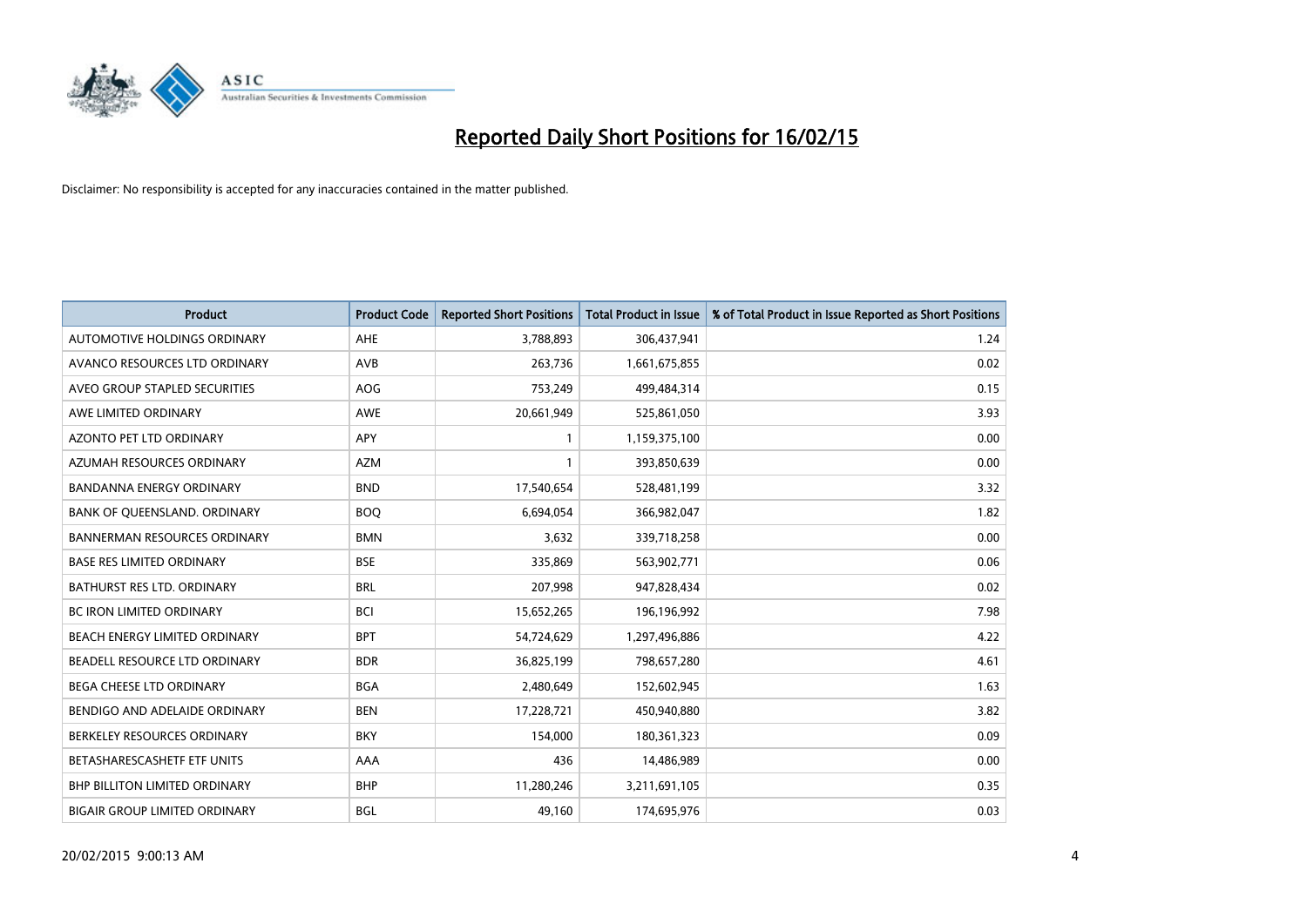

| <b>Product</b>                      | <b>Product Code</b> | <b>Reported Short Positions</b> | <b>Total Product in Issue</b> | % of Total Product in Issue Reported as Short Positions |
|-------------------------------------|---------------------|---------------------------------|-------------------------------|---------------------------------------------------------|
| <b>BILLABONG ORDINARY</b>           | <b>BBG</b>          | 7,286,775                       | 990,370,034                   | 0.74                                                    |
| <b>BLACKHAM RESOURCES ORDINARY</b>  | <b>BLK</b>          | 100,629                         | 177,864,434                   | 0.06                                                    |
| <b>BLACKMORES LIMITED ORDINARY</b>  | <b>BKL</b>          | 4,055                           | 17,224,284                    | 0.02                                                    |
| BLUESCOPE STEEL LTD ORDINARY        | <b>BSL</b>          | 6,422,635                       | 559,227,871                   | 1.15                                                    |
| <b>BOART LONGYEAR ORDINARY</b>      | <b>BLY</b>          | 18,566,075                      | 930,864,944                   | 1.99                                                    |
| <b>BORA BORA RESOURCES ORDINARY</b> | <b>BBR</b>          | 247,808                         | 35,970,000                    | 0.69                                                    |
| BORAL LIMITED, ORDINARY             | <b>BLD</b>          | 10,868,190                      | 782,736,249                   | 1.39                                                    |
| <b>BRADKEN LIMITED ORDINARY</b>     | <b>BKN</b>          | 2,777,979                       | 171,027,249                   | 1.62                                                    |
| <b>BRAMBLES LIMITED ORDINARY</b>    | <b>BXB</b>          | 3,463,282                       | 1,566,289,727                 | 0.22                                                    |
| <b>BREVILLE GROUP LTD ORDINARY</b>  | <b>BRG</b>          | 3,262,509                       | 130,095,322                   | 2.51                                                    |
| BRICKWORKS LIMITED ORDINARY         | <b>BKW</b>          | 74,324                          | 148,403,478                   | 0.05                                                    |
| BT INVESTMENT MNGMNT ORDINARY       | <b>BTT</b>          | $\mathbf{1}$                    | 292,408,424                   | 0.00                                                    |
| <b>BURSON GROUP LTD ORDINARY</b>    | <b>BAP</b>          | 1,035,712                       | 163,585,666                   | 0.63                                                    |
| <b>BURU ENERGY ORDINARY</b>         | <b>BRU</b>          | 16,379,691                      | 339,997,078                   | 4.82                                                    |
| <b>BWP TRUST ORDINARY UNITS</b>     | <b>BWP</b>          | 15,995,278                      | 639,724,826                   | 2.50                                                    |
| CABCHARGE AUSTRALIA ORDINARY        | CAB                 | 9,212,082                       | 120,430,683                   | 7.65                                                    |
| <b>CADENCE CAPITAL ORDINARY</b>     | <b>CDM</b>          | 66,357                          | 199,946,538                   | 0.03                                                    |
| CALTEX AUSTRALIA ORDINARY           | <b>CTX</b>          | 305,516                         | 270,000,000                   | 0.11                                                    |
| CAPE LAMBERT RES LTD ORDINARY       | <b>CFE</b>          | 280,137                         | 626,686,586                   | 0.04                                                    |
| CAPILANO HONEY LTD ORDINARY         | CZZ                 | 1,813                           | 8,597,121                     | 0.02                                                    |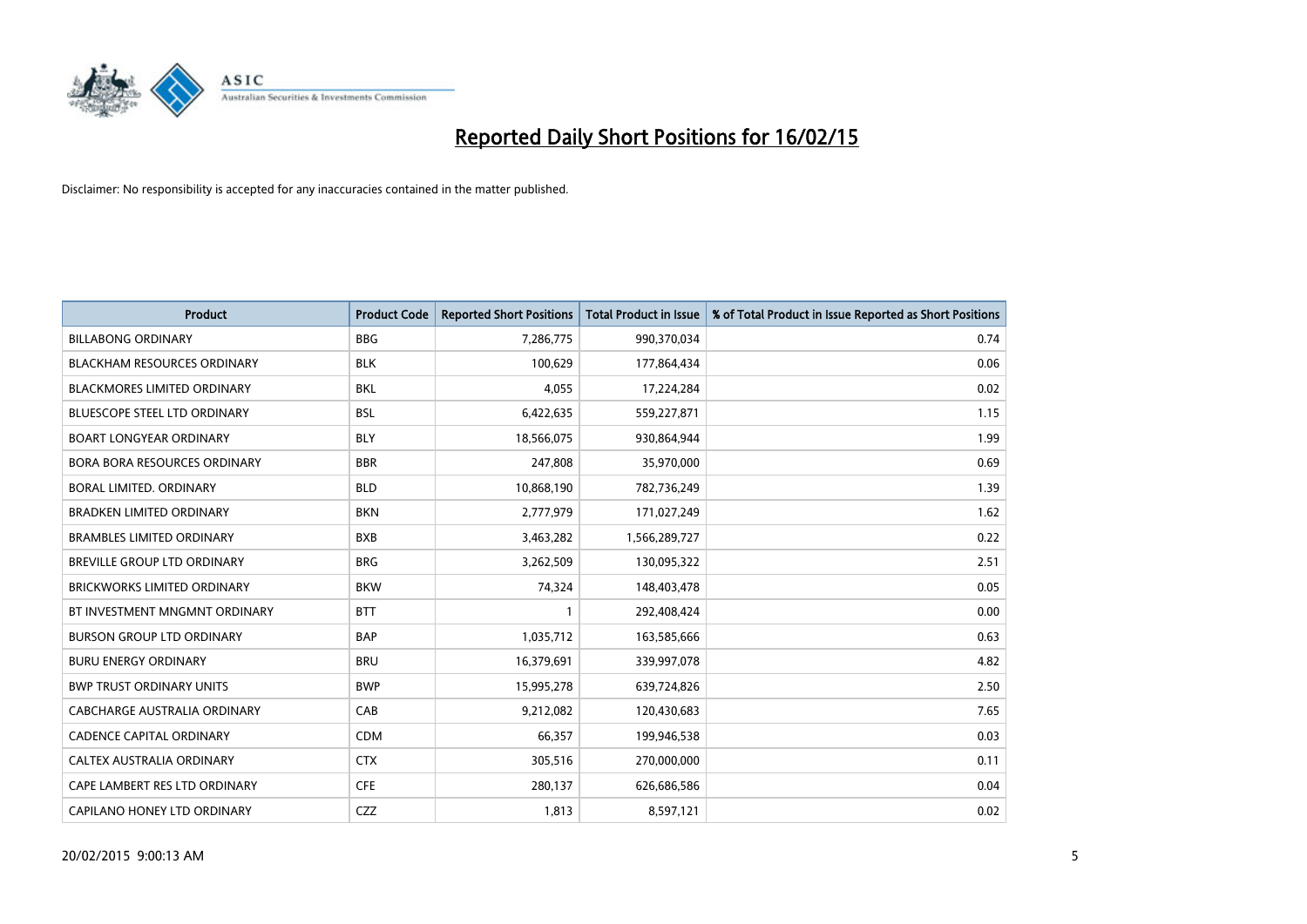

| <b>Product</b>                          | <b>Product Code</b> | <b>Reported Short Positions</b> | <b>Total Product in Issue</b> | % of Total Product in Issue Reported as Short Positions |
|-----------------------------------------|---------------------|---------------------------------|-------------------------------|---------------------------------------------------------|
| <b>CAPITOL HEALTH ORDINARY</b>          | CAJ                 | 361,241                         | 496,244,861                   | 0.07                                                    |
| CARDNO LIMITED ORDINARY                 | <b>CDD</b>          | 16,576,453                      | 164,564,684                   | 10.07                                                   |
| <b>CARINDALE PROPERTY UNIT</b>          | <b>CDP</b>          | 8,823                           | 70,000,000                    | 0.01                                                    |
| CARNARVON PETROLEUM ORDINARY            | <b>CVN</b>          | 1,710,280                       | 988,295,069                   | 0.17                                                    |
| <b>CARNEGIE WAVE ENERGY ORDINARY</b>    | <b>CWE</b>          | 100,500                         | 1,745,046,994                 | 0.01                                                    |
| CARSALES.COM LTD ORDINARY               | <b>CRZ</b>          | 14,079,180                      | 239,001,759                   | 5.89                                                    |
| CASH CONVERTERS ORDINARY                | CCV                 | 5,293,905                       | 478,876,525                   | 1.11                                                    |
| CEDAR WOODS PROP. ORDINARY              | <b>CWP</b>          | 256,778                         | 78,336,371                    | 0.33                                                    |
| CENTRAL PETROLEUM ORDINARY              | <b>CTP</b>          | 11.000                          | 368,718,957                   | 0.00                                                    |
| CENTURIA METRO REIT STAPLED             | <b>CMA</b>          | 698,404                         | 71,500,158                    | 0.98                                                    |
| CFS RETAIL TRUST GRP STAPLED SECURITIES | <b>CFX</b>          | 4,604,835                       | 3,050,355,727                 | 0.15                                                    |
| <b>CHALLENGER LIMITED ORDINARY</b>      | <b>CGF</b>          | 2,991,289                       | 569,725,821                   | 0.53                                                    |
| CHARTER HALL GROUP STAPLED US PROHIBIT. | <b>CHC</b>          | 1,634,200                       | 355,161,540                   | 0.46                                                    |
| <b>CHARTER HALL RETAIL UNITS</b>        | <b>COR</b>          | 12,434,612                      | 372,893,153                   | 3.33                                                    |
| <b>CHORUS LIMITED ORDINARY</b>          | CNU                 | 89,482                          | 396,369,767                   | 0.02                                                    |
| CLEARVIEW WEALTH LTD ORDINARY           | <b>CVW</b>          | 10,001                          | 581,111,182                   | 0.00                                                    |
| CLINUVEL PHARMACEUT. ORDINARY           | <b>CUV</b>          | 17,998                          | 44,497,287                    | 0.04                                                    |
| COAL OF AFRICA LTD ORDINARY             | <b>CZA</b>          | 426                             | 1,599,368,613                 | 0.00                                                    |
| <b>COALSPUR MINES LTD ORDINARY</b>      | <b>CPL</b>          | 80,531                          | 641,544,455                   | 0.01                                                    |
| COCA-COLA AMATIL ORDINARY               | <b>CCL</b>          | 24,828,901                      | 763,590,249                   | 3.25                                                    |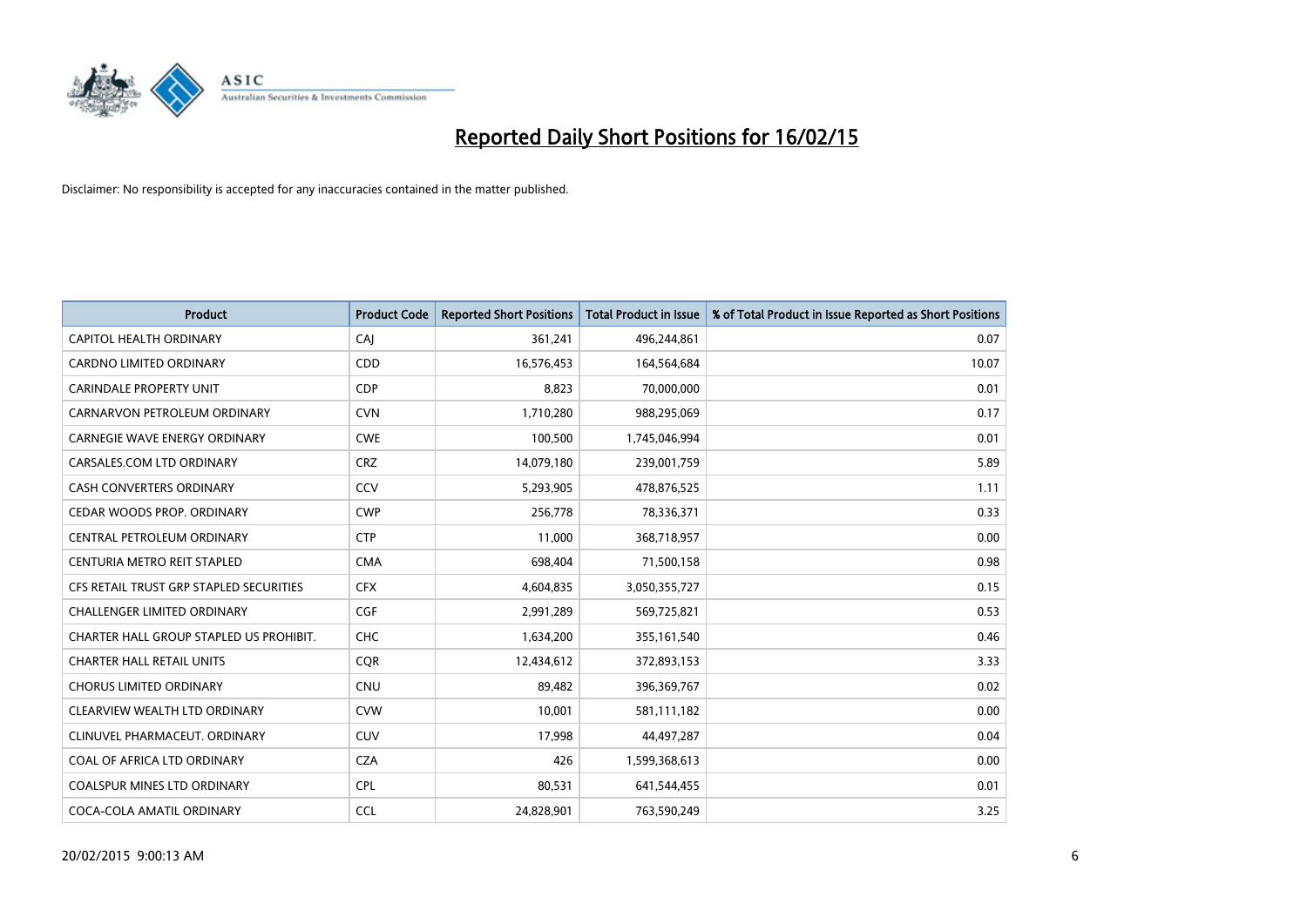

| <b>Product</b>                          | <b>Product Code</b> | <b>Reported Short Positions</b> | <b>Total Product in Issue</b> | % of Total Product in Issue Reported as Short Positions |
|-----------------------------------------|---------------------|---------------------------------|-------------------------------|---------------------------------------------------------|
| <b>COCHLEAR LIMITED ORDINARY</b>        | <b>COH</b>          | 4,894,262                       | 57,081,775                    | 8.57                                                    |
| COCKATOO COAL ORDINARY                  | <b>COK</b>          | 167,987                         | 4,560,196,928                 | 0.00                                                    |
| <b>CODAN LIMITED ORDINARY</b>           | <b>CDA</b>          | 3,028                           | 177,063,244                   | 0.00                                                    |
| <b>COFFEY INTERNATIONAL ORDINARY</b>    | <b>COF</b>          | 6,075                           | 255,833,165                   | 0.00                                                    |
| <b>COKAL LTD ORDINARY</b>               | <b>CKA</b>          | 6,820                           | 471,487,926                   | 0.00                                                    |
| <b>COLLECTION HOUSE ORDINARY</b>        | <b>CLH</b>          | 1,853,914                       | 130,443,227                   | 1.42                                                    |
| COMMONWEALTH BANK, ORDINARY             | <b>CBA</b>          | 19,703,761                      | 1,621,319,194                 | 1.22                                                    |
| <b>COMPASS RESOURCES ORDINARY</b>       | <b>CMR</b>          | 7,472                           | 1,403,744,100                 | 0.00                                                    |
| <b>COMPUTERSHARE LTD ORDINARY</b>       | <b>CPU</b>          | 5,960,065                       | 556,203,079                   | 1.07                                                    |
| <b>COOPER ENERGY LTD ORDINARY</b>       | <b>COE</b>          | 508,412                         | 331,905,323                   | 0.15                                                    |
| <b>CORP TRAVEL LIMITED ORDINARY</b>     | <b>CTD</b>          | 996,851                         | 96,993,355                    | 1.03                                                    |
| <b>COVER-MORE GRP LTD ORDINARY</b>      | <b>CVO</b>          | 5,538,428                       | 317,750,000                   | 1.74                                                    |
| <b>CREDIT CORP GROUP ORDINARY</b>       | <b>CCP</b>          | 407,581                         | 46,296,407                    | 0.88                                                    |
| <b>CROMWELL PROP STAPLED SECURITIES</b> | <b>CMW</b>          | 27,250,271                      | 1,735,299,783                 | 1.57                                                    |
| <b>CROWD MOBILE LTD ORDINARY</b>        | CM <sub>8</sub>     | 105,000                         | 75,072,933                    | 0.14                                                    |
| <b>CROWN RESORTS LTD ORDINARY</b>       | <b>CWN</b>          | 20,194,956                      | 728,394,185                   | 2.77                                                    |
| <b>CSG LIMITED ORDINARY</b>             | CSV                 | 570,140                         | 284,148,839                   | 0.20                                                    |
| <b>CSL LIMITED ORDINARY</b>             | <b>CSL</b>          | 1,144,449                       | 473,894,153                   | 0.24                                                    |
| <b>CSR LIMITED ORDINARY</b>             | <b>CSR</b>          | 12,922,968                      | 506,000,315                   | 2.55                                                    |
| <b>CUDECO LIMITED ORDINARY</b>          | CDU                 | 8,953,490                       | 248,722,167                   | 3.60                                                    |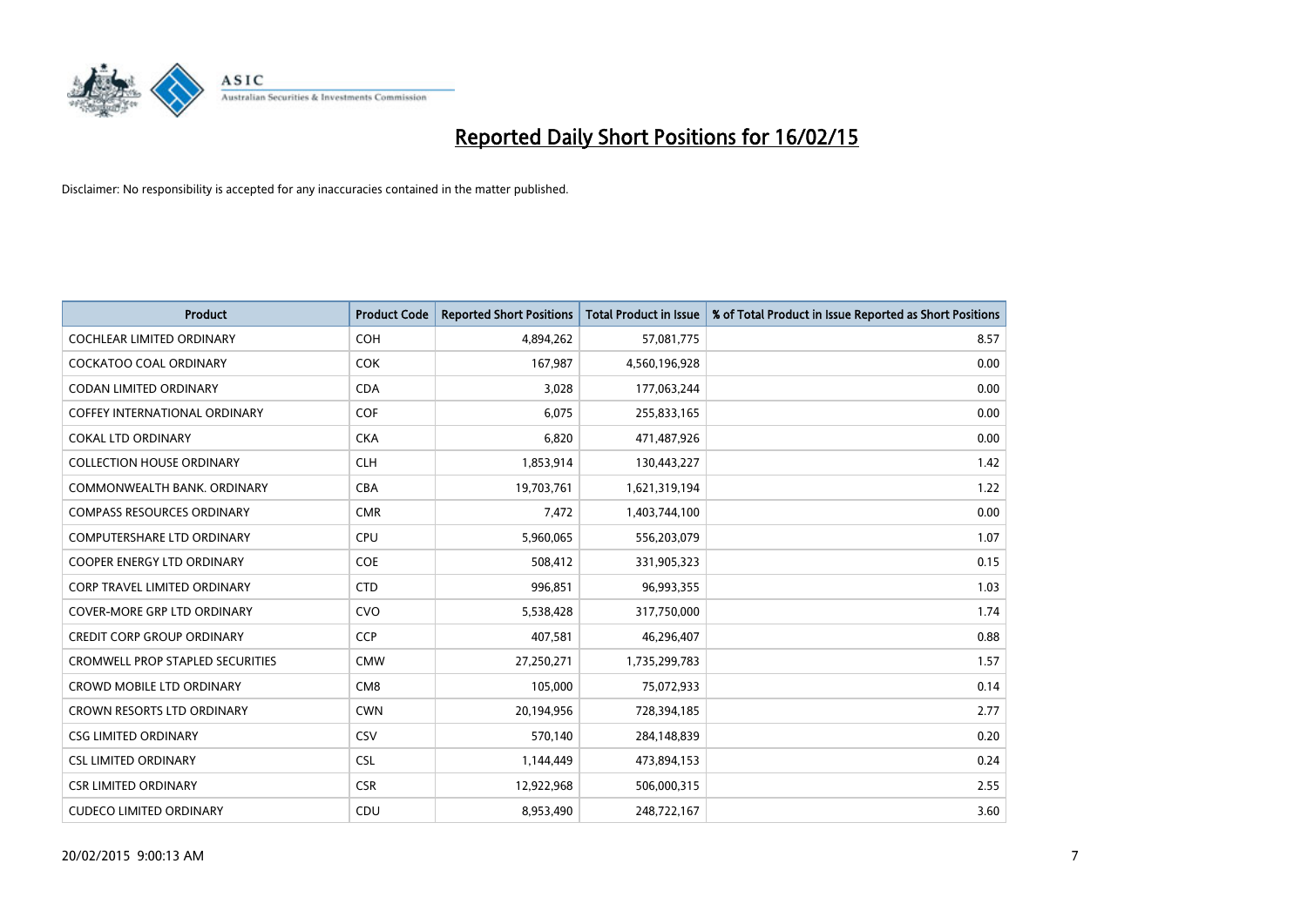

| <b>Product</b>                       | <b>Product Code</b> | <b>Reported Short Positions</b> | <b>Total Product in Issue</b> | % of Total Product in Issue Reported as Short Positions |
|--------------------------------------|---------------------|---------------------------------|-------------------------------|---------------------------------------------------------|
| DATA#3 LIMITED ORDINARY              | <b>DTL</b>          | 1,000                           | 153,974,950                   | 0.00                                                    |
| DECMIL GROUP LIMITED ORDINARY        | <b>DCG</b>          | 1,020,566                       | 168,657,794                   | 0.61                                                    |
| DEEP YELLOW LIMITED ORDINARY         | <b>DYL</b>          | 1,002                           | 1,903,058,848                 | 0.00                                                    |
| DEVINE LIMITED ORDINARY              | <b>DVN</b>          | 1,548                           | 158,730,556                   | 0.00                                                    |
| DEXUS PROPERTY GROUP STAPLED UNITS   | <b>DXS</b>          | 2,794,268                       | 905,531,797                   | 0.31                                                    |
| DICK SMITH HLDGS ORDINARY            | <b>DSH</b>          | 13,965,324                      | 236,511,364                   | 5.90                                                    |
| DISCOVERY METALS LTD ORDINARY        | <b>DML</b>          | 365,417                         | 644,039,581                   | 0.06                                                    |
| DOMINO PIZZA ENTERPR ORDINARY        | <b>DMP</b>          | 1,631,050                       | 86,160,773                    | 1.89                                                    |
| DONACO INTERNATIONAL ORDINARY        | <b>DNA</b>          | 12,053,344                      | 614,844,178                   | 1.96                                                    |
| DOWNER EDI LIMITED ORDINARY          | <b>DOW</b>          | 25,986,677                      | 435,399,975                   | 5.97                                                    |
| DRAGON MINING LTD ORDINARY           | <b>DRA</b>          | 368                             | 88,840,613                    | 0.00                                                    |
| DRILLSEARCH ENERGY ORDINARY          | <b>DLS</b>          | 8,672,518                       | 461,101,450                   | 1.88                                                    |
| DUET GROUP STAPLED US PROHIBIT.      | <b>DUE</b>          | 18,836,232                      | 1,493,678,915                 | 1.26                                                    |
| DULUXGROUP LIMITED ORDINARY          | <b>DLX</b>          | 681,521                         | 388,543,268                   | 0.18                                                    |
| ECHO ENTERTAINMENT ORDINARY          | EGP                 | 3,551,992                       | 825,672,730                   | 0.43                                                    |
| ELDERS LIMITED ORDINARY              | <b>ELD</b>          | 712,897                         | 83,734,671                    | 0.85                                                    |
| <b>EMECO HOLDINGS ORDINARY</b>       | <b>EHL</b>          | 11,572,900                      | 599,675,707                   | 1.93                                                    |
| <b>ENDEAVOUR MIN CORP CDI 1:1</b>    | <b>EVR</b>          | 67,662                          | 45,886,643                    | 0.15                                                    |
| <b>ENERGY RESOURCES ORDINARY 'A'</b> | <b>ERA</b>          | 10,196,792                      | 517,725,062                   | 1.97                                                    |
| ENERGY WORLD CORPOR. ORDINARY        | <b>EWC</b>          | 48,268,008                      | 1,734,166,672                 | 2.78                                                    |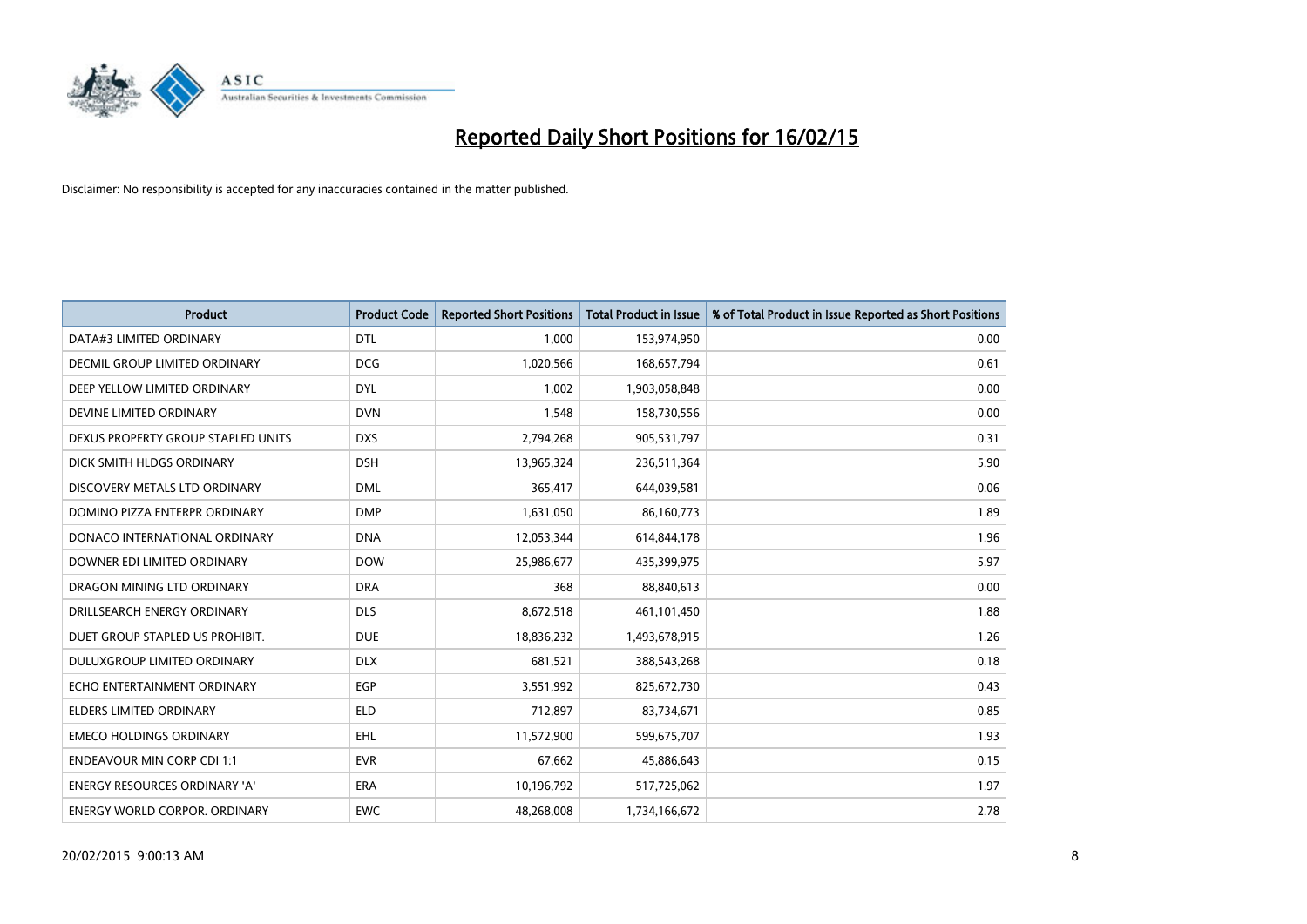

| <b>Product</b>                         | <b>Product Code</b> | <b>Reported Short Positions</b> | <b>Total Product in Issue</b> | % of Total Product in Issue Reported as Short Positions |
|----------------------------------------|---------------------|---------------------------------|-------------------------------|---------------------------------------------------------|
| <b>ENSOGO LIMITED ORDINARY</b>         | E88                 | 212,388                         | 426,069,834                   | 0.05                                                    |
| EQUATORIAL RES LTD ORDINARY            | EQX                 | 33                              | 124,445,353                   | 0.00                                                    |
| EQUITY TRUSTEES ORDINARY               | EQT                 | 51,003                          | 19,270,117                    | 0.26                                                    |
| ERM POWER LIMITED ORDINARY             | EPW                 | 852,652                         | 241,689,186                   | 0.35                                                    |
| ESTIA HEALTH LTD ORDINARY              | <b>EHE</b>          | 1,344,367                       | 180,885,580                   | 0.74                                                    |
| EUREKA GROUP LTD ORDINARY              | <b>EGH</b>          | 670,000                         | 156,766,594                   | 0.43                                                    |
| EVOLUTION MINING LTD ORDINARY          | <b>EVN</b>          | 25,668,128                      | 714,921,647                   | 3.59                                                    |
| FAIRFAX MEDIA LTD ORDINARY             | <b>FXJ</b>          | 40,910,073                      | 2,351,955,725                 | 1.74                                                    |
| <b>FANTASTIC HOLDINGS ORDINARY</b>     | <b>FAN</b>          | 14,642                          | 103,257,398                   | 0.01                                                    |
| <b>FAR LTD ORDINARY</b>                | <b>FAR</b>          | 10,342,035                      | 3,127,058,427                 | 0.33                                                    |
| FEDERATION CNTRES ORD/UNIT STAPLED SEC | <b>FDC</b>          | 6,981,819                       | 1,427,641,565                 | 0.49                                                    |
| <b>FINBAR GROUP LIMITED ORDINARY</b>   | <b>FRI</b>          | 7,447                           | 228,720,815                   | 0.00                                                    |
| FISHER & PAYKEL H. ORDINARY            | <b>FPH</b>          | 28,524                          | 557,874,251                   | 0.01                                                    |
| FLEETWOOD CORP ORDINARY                | <b>FWD</b>          | 1,465,310                       | 61,039,412                    | 2.40                                                    |
| FLETCHER BUILDING ORDINARY             | <b>FBU</b>          | 930,364                         | 687,854,788                   | 0.14                                                    |
| FLEXIGROUP LIMITED ORDINARY            | <b>FXL</b>          | 7,443,537                       | 304,096,060                   | 2.45                                                    |
| FLIGHT CENTRE TRAVEL ORDINARY          | <b>FLT</b>          | 8,350,972                       | 100,734,279                   | 8.29                                                    |
| FLINDERS MINES LTD ORDINARY            | <b>FMS</b>          | 164,998                         | 2,762,995,689                 | 0.01                                                    |
| <b>FOCUS MINERALS LTD ORDINARY</b>     | <b>FML</b>          | 2,777,219                       | 9,137,375,877                 | 0.03                                                    |
| FOLKESTONE EDU TRUST UNITS             | <b>FET</b>          | 43,549                          | 244,378,866                   | 0.02                                                    |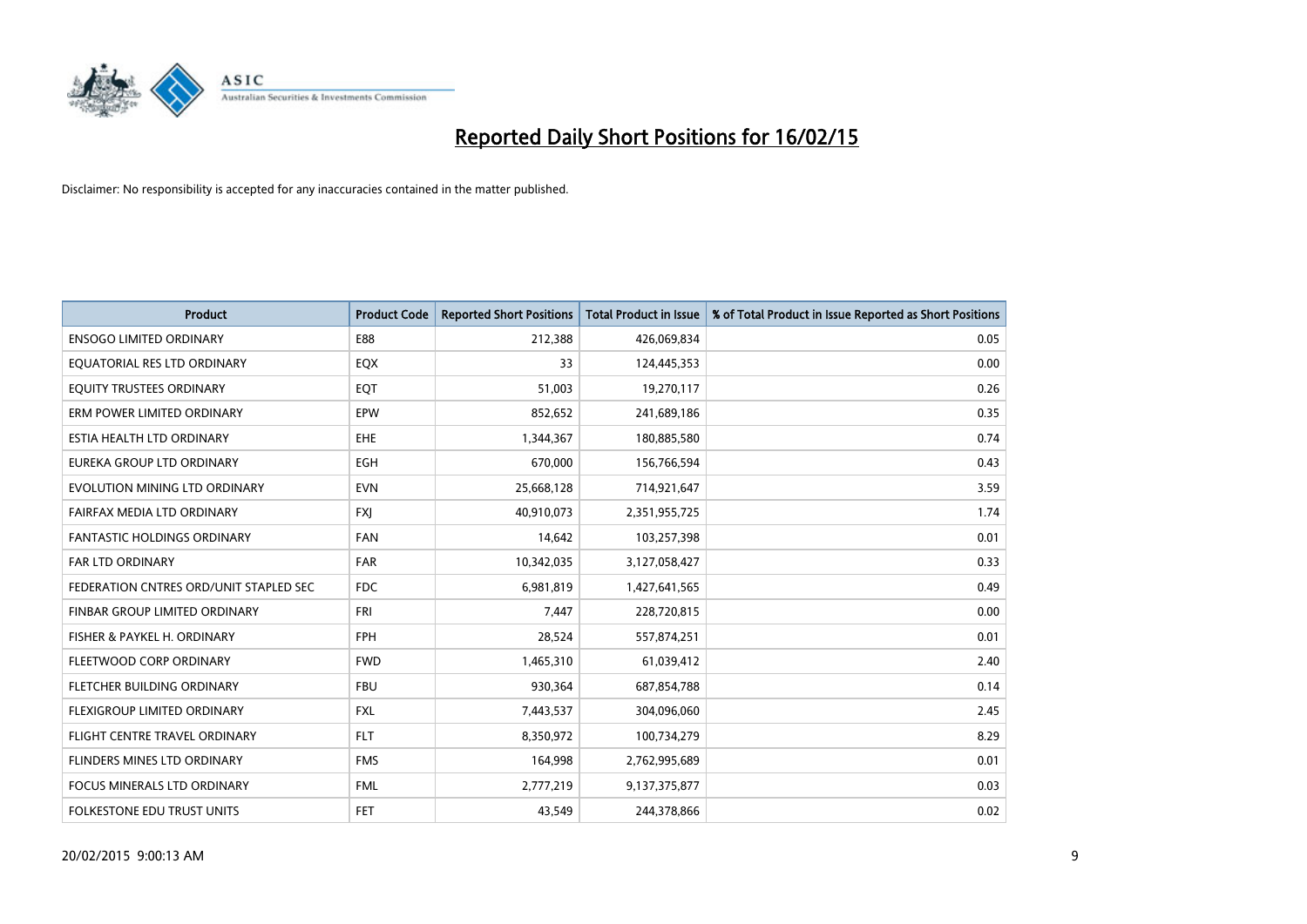

| <b>Product</b>                             | <b>Product Code</b> | <b>Reported Short Positions</b> | <b>Total Product in Issue</b> | % of Total Product in Issue Reported as Short Positions |
|--------------------------------------------|---------------------|---------------------------------|-------------------------------|---------------------------------------------------------|
| FONTERRA SHARE FUND ORDINARY UNITS         | <b>FSF</b>          | 114,468                         | 121,855,834                   | 0.09                                                    |
| FORTESCUE METALS GRP ORDINARY              | <b>FMG</b>          | 343,510,088                     | 3,113,798,151                 | 11.03                                                   |
| FREEDOM FOOD LTD ORDINARY                  | <b>FNP</b>          | 40,276                          | 152,689,663                   | 0.03                                                    |
| FUNTASTIC LIMITED ORDINARY                 | <b>FUN</b>          | 370,000                         | 669,269,723                   | 0.06                                                    |
| <b>G.U.D. HOLDINGS ORDINARY</b>            | GUD                 | 2,663,549                       | 70,939,492                    | 3.75                                                    |
| <b>G8 EDUCATION LIMITED ORDINARY</b>       | <b>GEM</b>          | 13,897,086                      | 359,151,207                   | 3.87                                                    |
| <b>GALAXY RESOURCES ORDINARY</b>           | <b>GXY</b>          | 1,371,021                       | 1,064,783,990                 | 0.13                                                    |
| <b>GBST HOLDINGS ORDINARY</b>              | <b>GBT</b>          | 5,726                           | 66,561,725                    | 0.01                                                    |
| <b>GDI PROPERTY GRP STAPLED SECURITIES</b> | GDI                 | 483.650                         | 567,575,025                   | 0.09                                                    |
| <b>GEN HEALTHCARE REIT UNITS</b>           | <b>GHC</b>          | 4,773                           | 175,049,386                   | 0.00                                                    |
| <b>GENESIS ENERGY LTD ORDINARY</b>         | <b>GNE</b>          | 8,943                           | 1,000,000,000                 | 0.00                                                    |
| <b>GENETIC TECHNOLOGIES ORDINARY</b>       | GTG                 | 2,646,750                       | 1,124,148,254                 | 0.24                                                    |
| <b>GENTRACK GROUP LTD ORDINARY</b>         | <b>GTK</b>          | 3,000                           | 72,699,510                    | 0.00                                                    |
| <b>GENWORTH MORTGAGE ORDINARY</b>          | <b>GMA</b>          | 24,383,689                      | 650,000,000                   | 3.75                                                    |
| <b>GEODYNAMICS LIMITED ORDINARY</b>        | GDY                 | 819                             | 435,880,130                   | 0.00                                                    |
| <b>GINDALBIE METALS LTD ORDINARY</b>       | GBG                 | 15,296,125                      | 1,495,448,025                 | 1.02                                                    |
| <b>GOLD ROAD RES LTD ORDINARY</b>          | GOR                 | 709,159                         | 594,881,822                   | 0.12                                                    |
| <b>GOODMAN FIELDER. ORDINARY</b>           | <b>GFF</b>          | 5,185,345                       | 1,955,559,207                 | 0.27                                                    |
| <b>GOODMAN GROUP STAPLED</b>               | <b>GMG</b>          | 6,521,973                       | 1,745,460,061                 | 0.37                                                    |
| <b>GPT GROUP STAPLED SEC.</b>              | GPT                 | 5,210,694                       | 1,762,293,107                 | 0.30                                                    |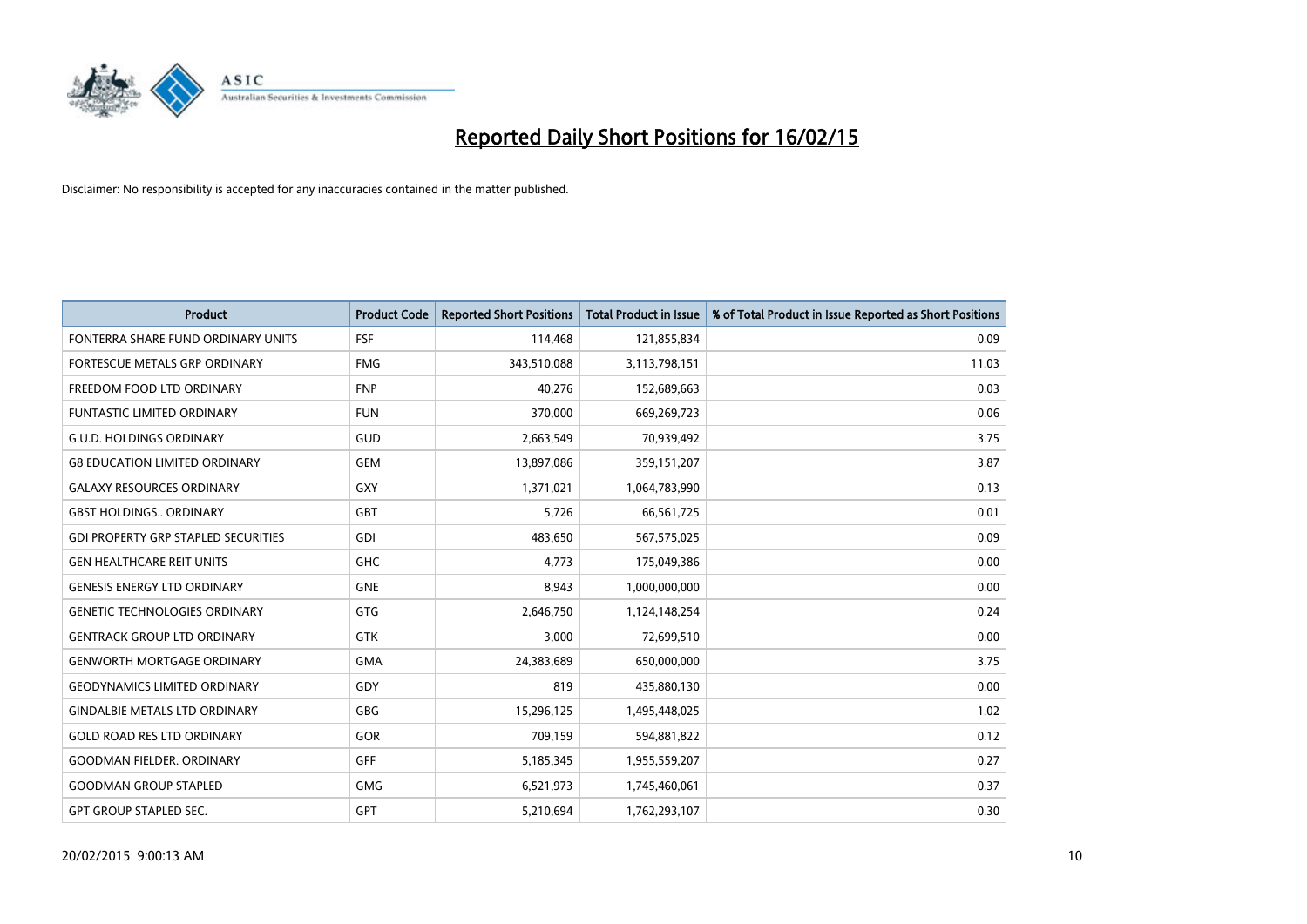

| <b>Product</b>                                   | <b>Product Code</b> | <b>Reported Short Positions</b> | <b>Total Product in Issue</b> | % of Total Product in Issue Reported as Short Positions |
|--------------------------------------------------|---------------------|---------------------------------|-------------------------------|---------------------------------------------------------|
| <b>GRAINCORP LIMITED A CLASS ORDINARY</b>        | <b>GNC</b>          | 14, 131, 278                    | 228,855,628                   | 6.17                                                    |
| <b>GRANGE RESOURCES. ORDINARY</b>                | GRR                 | 9,624,933                       | 1,157,338,698                 | 0.83                                                    |
| <b>GREENCROSS LIMITED ORDINARY</b>               | <b>GXL</b>          | 2,663,478                       | 111,447,503                   | 2.39                                                    |
| <b>GREENLAND MIN EN LTD ORDINARY</b>             | GGG                 | 6,175,000                       | 669,389,552                   | 0.92                                                    |
| <b>GREENLAND MIN EN LTD RIGHTS 26-JUN-14</b>     | GGGR                | 3,842                           | 88,685,050                    | 0.00                                                    |
| <b>GROWTHPOINT PROPERTY ORD/UNIT STAPLED SEC</b> | GOZ                 | 756,670                         | 554,602,697                   | 0.14                                                    |
| <b>GRYPHON MINERALS LTD ORDINARY</b>             | <b>GRY</b>          | 2,104,359                       | 401,290,987                   | 0.52                                                    |
| <b>GUILDFORD COAL LTD ORDINARY</b>               | <b>GUF</b>          | 49,999                          | 917,612,681                   | 0.01                                                    |
| <b>GWA GROUP LTD ORDINARY</b>                    | <b>GWA</b>          | 15,198,293                      | 306,533,770                   | 4.96                                                    |
| <b>HARVEY NORMAN ORDINARY</b>                    | <b>HVN</b>          | 35,751,610                      | 1,110,603,911                 | 3.22                                                    |
| HEALTHSCOPE LIMITED. ORDINARY                    | <b>HSO</b>          | 10,860,593                      | 1,732,094,838                 | 0.63                                                    |
| <b>HENDERSON GROUP CDI 1:1</b>                   | <b>HGG</b>          | 3,120,703                       | 753,392,858                   | 0.41                                                    |
| HFA HOLDINGS LIMITED ORDINARY                    | <b>HFA</b>          | 308                             | 162,147,897                   | 0.00                                                    |
| HIGHLANDS PACIFIC ORDINARY                       | HIG                 | 3,153                           | 920,577,086                   | 0.00                                                    |
| HILLGROVE RES LTD ORDINARY                       | <b>HGO</b>          | 109,596                         | 147,798,623                   | 0.07                                                    |
| <b>HILLS LTD ORDINARY</b>                        | <b>HIL</b>          | 1,621,502                       | 231,985,526                   | 0.70                                                    |
| HORIZON OIL LIMITED ORDINARY                     | <b>HZN</b>          | 45,911,995                      | 1,301,981,265                 | 3.53                                                    |
| HOTEL PROPERTY STAPLED                           | <b>HPI</b>          | 69,055                          | 146,105,439                   | 0.05                                                    |
| <b>ICAR ASIA LTD ORDINARY</b>                    | ICO                 | 168,968                         | 217,769,656                   | 0.08                                                    |
| <b>ICON ENERGY LIMITED ORDINARY</b>              | <b>ICN</b>          | 100,000                         | 618,717,503                   | 0.02                                                    |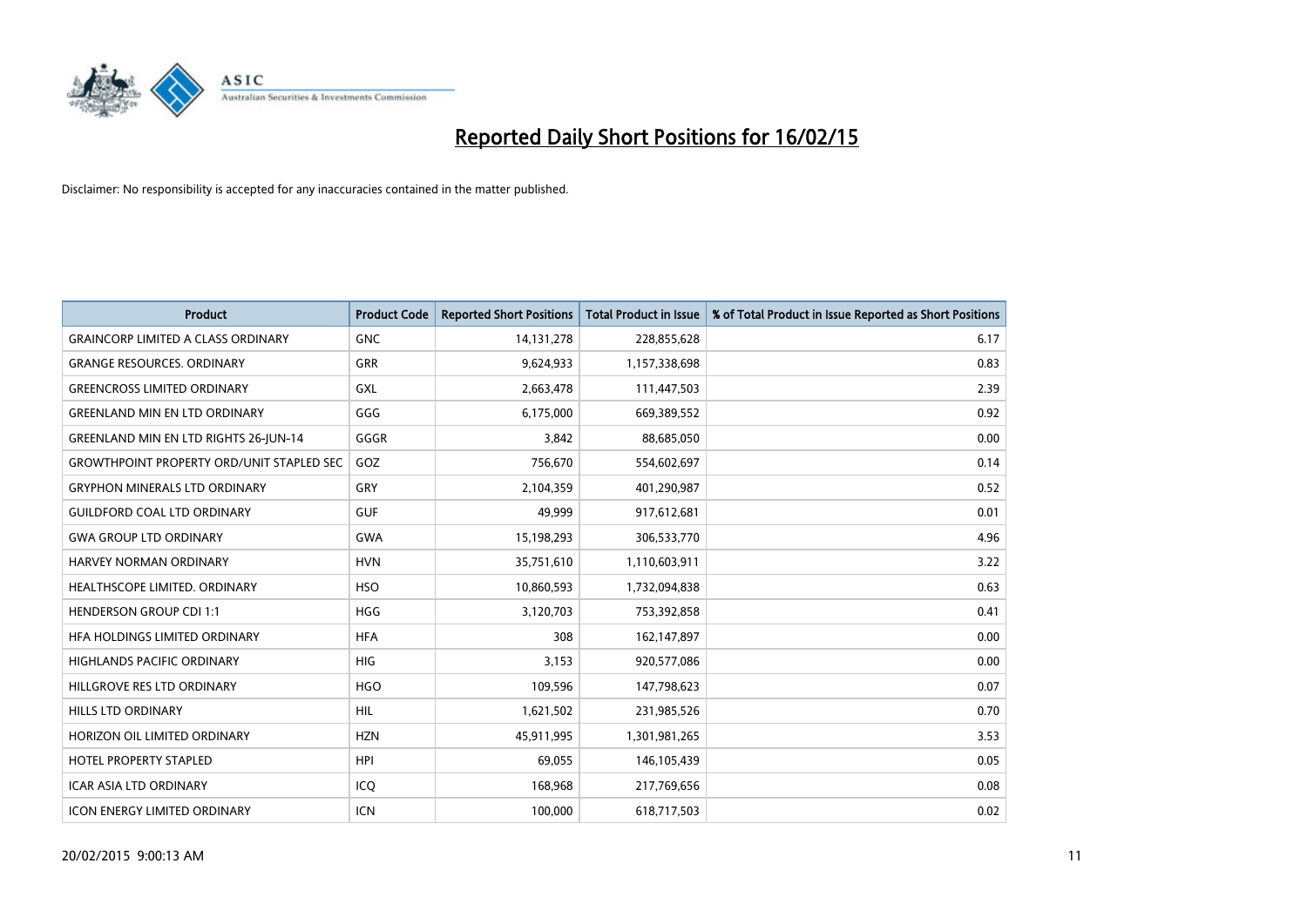

| <b>Product</b>                                | <b>Product Code</b> | <b>Reported Short Positions</b> | <b>Total Product in Issue</b> | % of Total Product in Issue Reported as Short Positions |
|-----------------------------------------------|---------------------|---------------------------------|-------------------------------|---------------------------------------------------------|
| <b>IINET LIMITED ORDINARY</b>                 | <b>IIN</b>          | 5,535,996                       | 162, 163, 526                 | 3.41                                                    |
| ILUKA RESOURCES ORDINARY                      | ILU                 | 22,883,045                      | 418,700,517                   | 5.47                                                    |
| <b>IMDEX LIMITED ORDINARY</b>                 | <b>IMD</b>          | 1,466,354                       | 216,203,136                   | 0.68                                                    |
| IMF BENTHAM LTD ORDINARY                      | <b>IMF</b>          | 4,309,249                       | 166,580,957                   | 2.59                                                    |
| <b>INCITEC PIVOT ORDINARY</b>                 | IPL                 | 28,492,997                      | 1,675,621,466                 | 1.70                                                    |
| <b>INDEPENDENCE GROUP ORDINARY</b>            | <b>IGO</b>          | 2,080,086                       | 234,256,573                   | 0.89                                                    |
| <b>INDUSTRIA REIT STAPLED</b>                 | <b>IDR</b>          | 694,824                         | 125,000,001                   | 0.56                                                    |
| <b>INFIGEN ENERGY STAPLED SECURITIES</b>      | <b>IFN</b>          | 3,487,083                       | 767,887,581                   | 0.45                                                    |
| <b>INFOMEDIA LTD ORDINARY</b>                 | <b>IFM</b>          | 805,838                         | 307,877,687                   | 0.26                                                    |
| INGENIA GROUP STAPLED SECURITIES              | <b>INA</b>          | 10,850,701                      | 878,851,910                   | 1.23                                                    |
| <b>INSURANCE AUSTRALIA ORDINARY</b>           | IAG                 | 7,228,239                       | 2,341,618,048                 | 0.31                                                    |
| <b>INTREPID MINES ORDINARY</b>                | IAU                 | 1,215,398                       | 369,869,196                   | 0.33                                                    |
| INTUERI EDU GRP LTD ORDINARY                  | IQE                 | 86                              | 100,000,000                   | 0.00                                                    |
| <b>INVESTA OFFICE FUND STAPLED SECURITIES</b> | <b>IOF</b>          | 2,269,168                       | 614,047,458                   | 0.37                                                    |
| <b>INVOCARE LIMITED ORDINARY</b>              | <b>IVC</b>          | 3,848,982                       | 110,030,298                   | 3.50                                                    |
| <b>IOOF HOLDINGS LTD ORDINARY</b>             | IFL                 | 14,324,126                      | 300,133,752                   | 4.77                                                    |
| <b>IPH LIMITED ORDINARY</b>                   | <b>IPH</b>          | 566,666                         | 157,559,499                   | 0.36                                                    |
| <b>IPROPERTY GROUP LTD ORDINARY</b>           | <b>IPP</b>          | 3,171,116                       | 186,703,204                   | 1.70                                                    |
| <b>IRESS LIMITED ORDINARY</b>                 | <b>IRE</b>          | 5,917,820                       | 159,097,319                   | 3.72                                                    |
| <b>ISELECT LTD ORDINARY</b>                   | <b>ISU</b>          | 1,995,573                       | 261,489,894                   | 0.76                                                    |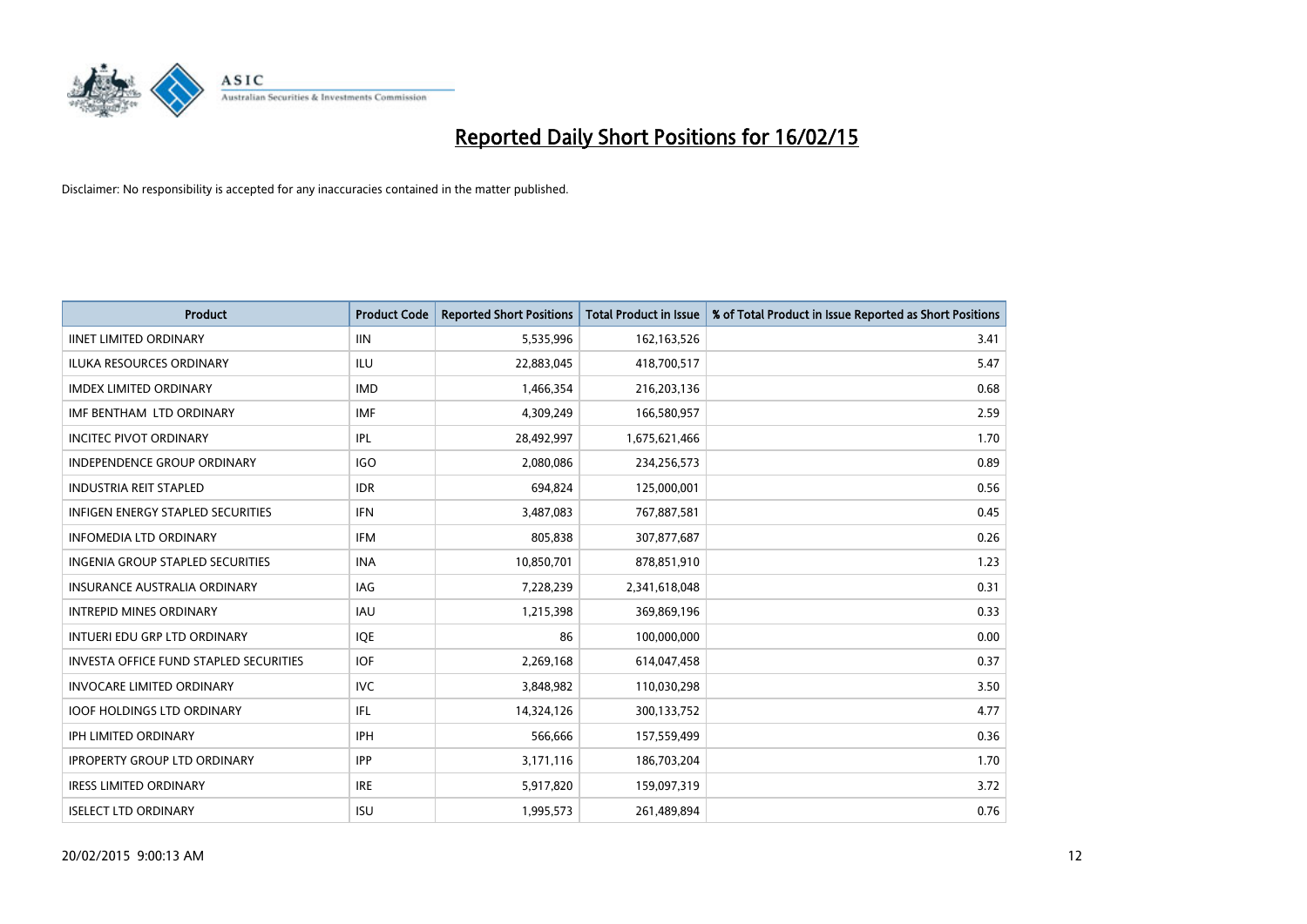

| <b>Product</b>                           | <b>Product Code</b> | <b>Reported Short Positions</b> | <b>Total Product in Issue</b> | % of Total Product in Issue Reported as Short Positions |
|------------------------------------------|---------------------|---------------------------------|-------------------------------|---------------------------------------------------------|
| <b>ISENTIA GROUP LTD ORDINARY</b>        | <b>ISD</b>          | 560,535                         | 200,000,001                   | 0.28                                                    |
| <b>ISENTRIC LTD. ORDINARY</b>            | ICU                 | 39,829                          | 134,703,703                   | 0.03                                                    |
| ISHARES S&P 500 CDI 1:1                  | <b>IVV</b>          | 9,654                           | 116,350,000                   | 0.01                                                    |
| ISHS GLOB HEALTH ETF CDI 1:1             | IXJ                 | 2,206                           | 13,050,000                    | 0.02                                                    |
| JAMES HARDIE INDUST CHESS DEPOSITARY INT | <b>IHX</b>          | 11,832,002                      | 445,256,278                   | 2.66                                                    |
| <b>JAPARA HEALTHCARE LT ORDINARY</b>     | <b>IHC</b>          | 19,451,870                      | 263,046,592                   | 7.39                                                    |
| <b>JB HI-FI LIMITED ORDINARY</b>         | <b>IBH</b>          | 9,510,579                       | 98,950,309                    | 9.61                                                    |
| KAROON GAS AUSTRALIA ORDINARY            | <b>KAR</b>          | 23,669,408                      | 246,608,239                   | 9.60                                                    |
| KATHMANDU HOLD LTD ORDINARY              | <b>KMD</b>          | 9,450,768                       | 201,484,583                   | 4.69                                                    |
| <b>KBL MINING LIMITED ORDINARY</b>       | <b>KBL</b>          | 1,820                           | 495,765,509                   | 0.00                                                    |
| KINGSGATE CONSOLID. ORDINARY             | <b>KCN</b>          | 20,082,836                      | 223,584,937                   | 8.98                                                    |
| KINGSROSE MINING LTD ORDINARY            | <b>KRM</b>          | 414,490                         | 358,611,493                   | 0.12                                                    |
| KOGI IRON LTD ORDINARY                   | KFE                 | 993,603                         | 376,669,836                   | 0.26                                                    |
| LEIGHTON HOLDINGS ORDINARY               | LEI                 | 6,338,174                       | 338,503,563                   | 1.87                                                    |
| LEND LEASE GROUP UNIT/ORD STAPLED        | <b>LLC</b>          | 2,688,992                       | 579,596,726                   | 0.46                                                    |
| LIFESTYLE COMMUNIT. ORDINARY             | LIC                 | 25,000                          | 101,220,131                   | 0.02                                                    |
| LIQUEFIED NATURAL ORDINARY               | LNG                 | 13,402,982                      | 462,643,201                   | 2.90                                                    |
| LONESTAR RESO LTD ORDINARY               | <b>LNR</b>          | 118,373                         | 752,187,211                   | 0.02                                                    |
| LYNAS CORPORATION ORDINARY               | <b>LYC</b>          | 83,813,270                      | 3,370,991,332                 | 2.49                                                    |
| <b>M2 GRP LTD ORDINARY</b>               | <b>MTU</b>          | 1,564,359                       | 181,905,060                   | 0.86                                                    |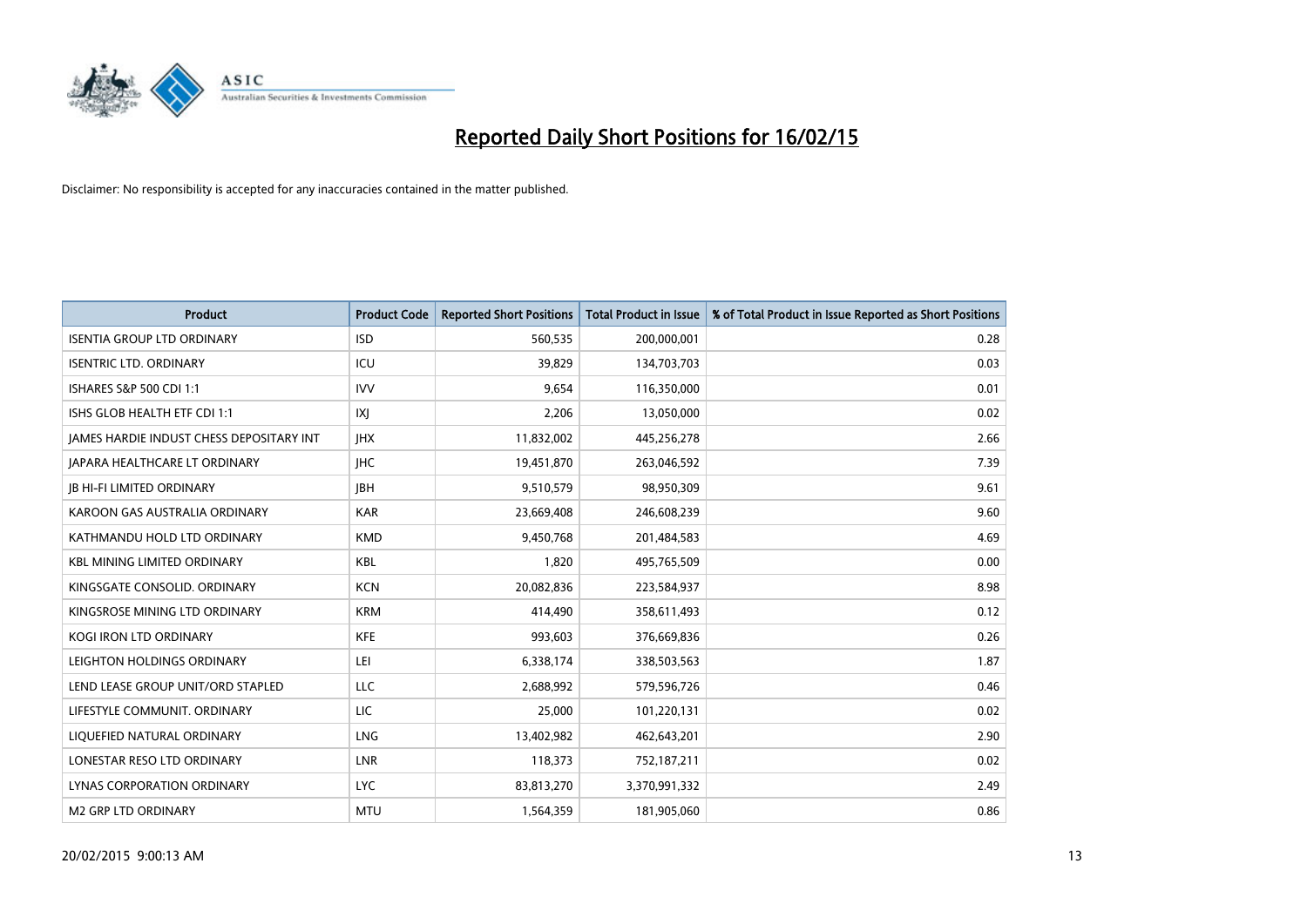

| <b>Product</b>                        | <b>Product Code</b> | <b>Reported Short Positions</b> | <b>Total Product in Issue</b> | % of Total Product in Issue Reported as Short Positions |
|---------------------------------------|---------------------|---------------------------------|-------------------------------|---------------------------------------------------------|
| <b>MACA LIMITED ORDINARY</b>          | <b>MLD</b>          | 1,097,608                       | 232,676,373                   | 0.47                                                    |
| <b>MACMAHON HOLDINGS ORDINARY</b>     | MAH                 | 813,807                         | 1,261,699,966                 | 0.06                                                    |
| MACO ATLAS ROADS GRP ORDINARY STAPLED | <b>MQA</b>          | 14,499,323                      | 511,538,852                   | 2.83                                                    |
| MACQUARIE GROUP LTD ORDINARY          | MQG                 | 992,892                         | 324,342,024                   | 0.31                                                    |
| MAGELLAN FIN GRP LTD ORDINARY         | <b>MFG</b>          | 1,689,715                       | 159,818,691                   | 1.06                                                    |
| <b>MANTRA GROUP LTD ORDINARY</b>      | <b>MTR</b>          | 4,313,054                       | 249,471,229                   | 1.73                                                    |
| <b>MATRIX C &amp; E LTD ORDINARY</b>  | <b>MCE</b>          | 2,549,261                       | 94,555,428                    | 2.70                                                    |
| <b>MAVERICK DRILLING ORDINARY</b>     | <b>MAD</b>          | 1,044,884                       | 545,000,115                   | 0.19                                                    |
| <b>MAXITRANS INDUSTRIES ORDINARY</b>  | <b>MXI</b>          | 228,075                         | 185,075,653                   | 0.12                                                    |
| MAYNE PHARMA LTD ORDINARY             | <b>MYX</b>          | 16,252,350                      | 594,134,193                   | 2.74                                                    |
| MCMILLAN SHAKESPEARE ORDINARY         | <b>MMS</b>          | 548,832                         | 77,525,801                    | 0.71                                                    |
| MCPHERSON'S LTD ORDINARY              | <b>MCP</b>          | 5,356                           | 96,684,407                    | 0.01                                                    |
| MEDIBANK PRIVATE LTD ORDINARY         | <b>MPL</b>          | 23,049,661                      | 2,754,003,240                 | 0.84                                                    |
| MEDUSA MINING LTD ORDINARY            | <b>MML</b>          | 9,587,827                       | 207,794,301                   | 4.61                                                    |
| MELBOURNE IT LIMITED ORDINARY         | <b>MLB</b>          | 1,000                           | 92,944,392                    | 0.00                                                    |
| MEO AUSTRALIA LTD ORDINARY            | <b>MEO</b>          | 411,000                         | 750,488,387                   | 0.05                                                    |
| MERIDIAN ENERGY INSTALMENT RECEIPTS   | <b>MEZCA</b>        | 200,000                         | 1,255,413,626                 | 0.02                                                    |
| MESOBLAST LIMITED ORDINARY            | <b>MSB</b>          | 25,221,125                      | 324,201,029                   | 7.78                                                    |
| METALS X LIMITED ORDINARY             | <b>MLX</b>          | 130,458                         | 416,010,939                   | 0.03                                                    |
| METCASH LIMITED ORDINARY              | <b>MTS</b>          | 140,797,831                     | 928,357,876                   | 15.17                                                   |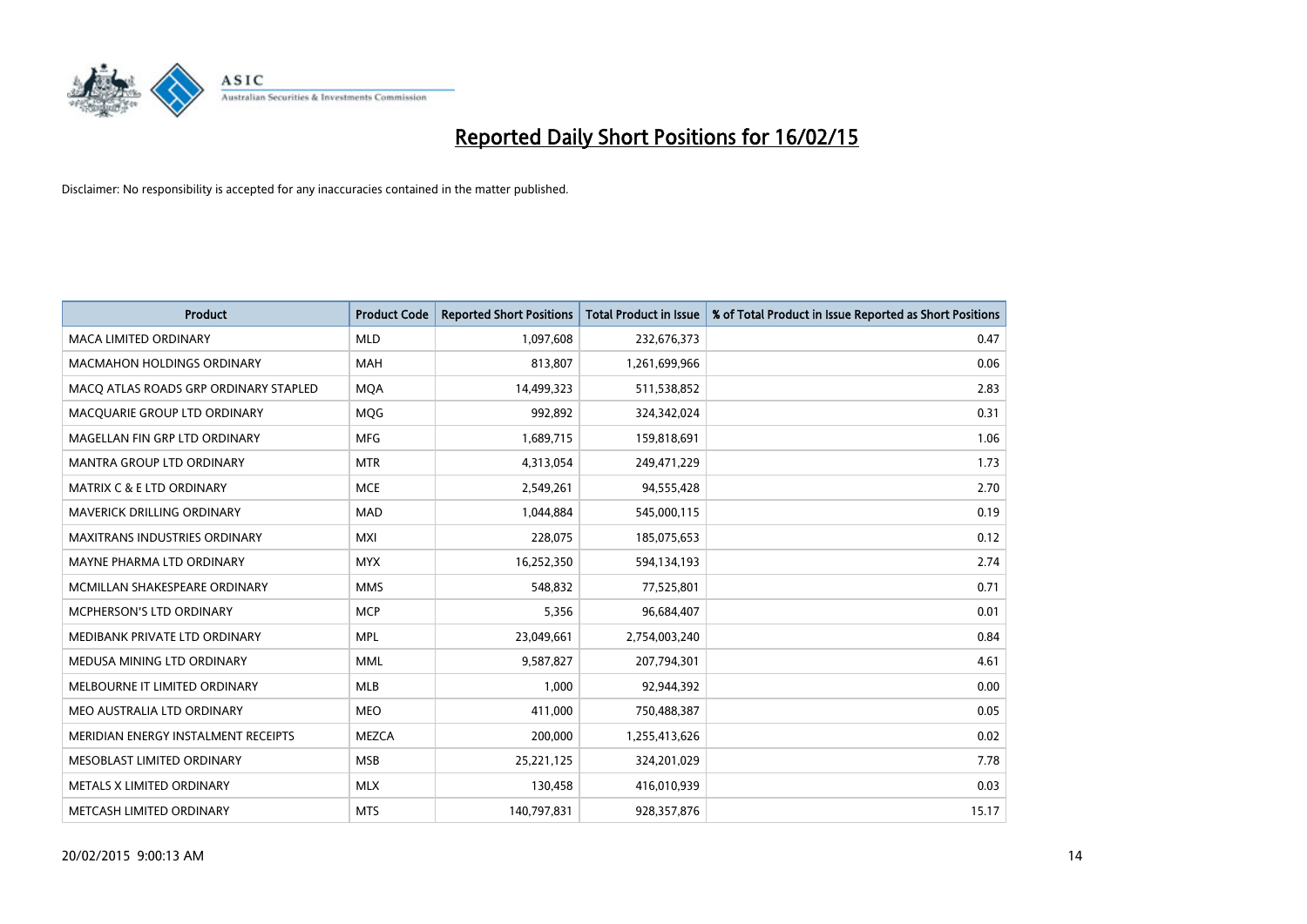

| <b>Product</b>                  | <b>Product Code</b> | <b>Reported Short Positions</b> | <b>Total Product in Issue</b> | % of Total Product in Issue Reported as Short Positions |
|---------------------------------|---------------------|---------------------------------|-------------------------------|---------------------------------------------------------|
| METMINCO LIMITED ORDINARY       | <b>MNC</b>          | 32,000                          | 1,855,516,023                 | 0.00                                                    |
| MIGHTY RIVER POWER ORDINARY     | <b>MYT</b>          | 1,755,623                       | 1,400,012,517                 | 0.13                                                    |
| MINCOR RESOURCES NL ORDINARY    | <b>MCR</b>          | 30,468                          | 188,208,274                   | 0.02                                                    |
| MINERAL DEPOSITS ORDINARY       | <b>MDL</b>          | 1,121,941                       | 103,676,341                   | 1.08                                                    |
| MINERAL RESOURCES, ORDINARY     | <b>MIN</b>          | 16,827,767                      | 187,270,274                   | 8.99                                                    |
| MIRABELA NICKEL LTD ORDINARY    | <b>MBN</b>          | 2,012,125                       | 929,710,216                   | 0.22                                                    |
| MIRVAC GROUP STAPLED SECURITIES | <b>MGR</b>          | 14,699,790                      | 3,697,197,370                 | 0.40                                                    |
| MMAOFFSHOR ORDINARY             | <b>MRM</b>          | 26,357,983                      | 368,666,221                   | 7.15                                                    |
| MOLOPO ENERGY LTD ORDINARY      | <b>MPO</b>          | 30,833                          | 248,832,798                   | 0.01                                                    |
| MONADELPHOUS GROUP ORDINARY     | <b>MND</b>          | 7,714,128                       | 92,998,380                    | 8.29                                                    |
| MONASH IVF GROUP LTD ORDINARY   | <b>MVF</b>          | 978,316                         | 231,081,089                   | 0.42                                                    |
| MORTGAGE CHOICE LTD ORDINARY    | <b>MOC</b>          | 41,104                          | 124,216,248                   | 0.03                                                    |
| MOUNT GIBSON IRON ORDINARY      | <b>MGX</b>          | 69,642,293                      | 1,090,805,085                 | 6.38                                                    |
| MULTIPLEX SITES SITES           | <b>MXUPA</b>        | 2,214                           | 4,500,000                     | 0.05                                                    |
| MYER HOLDINGS LTD ORDINARY      | <b>MYR</b>          | 117,343,467                     | 585,689,551                   | 20.04                                                   |
| NANOSONICS LIMITED ORDINARY     | <b>NAN</b>          | 2,610,635                       | 264,362,826                   | 0.99                                                    |
| NATIONAL AUST. BANK ORDINARY    | <b>NAB</b>          | 11,775,351                      | 2,419,353,823                 | 0.49                                                    |
| NATIONAL STORAGE STAPLED        | <b>NSR</b>          | 1,518,620                       | 295,631,660                   | 0.51                                                    |
| NAVITAS LIMITED ORDINARY        | <b>NVT</b>          | 2,786,108                       | 376,037,813                   | 0.74                                                    |
| NEARMAP LTD ORDINARY            | <b>NEA</b>          | 2,320,254                       | 348,196,101                   | 0.67                                                    |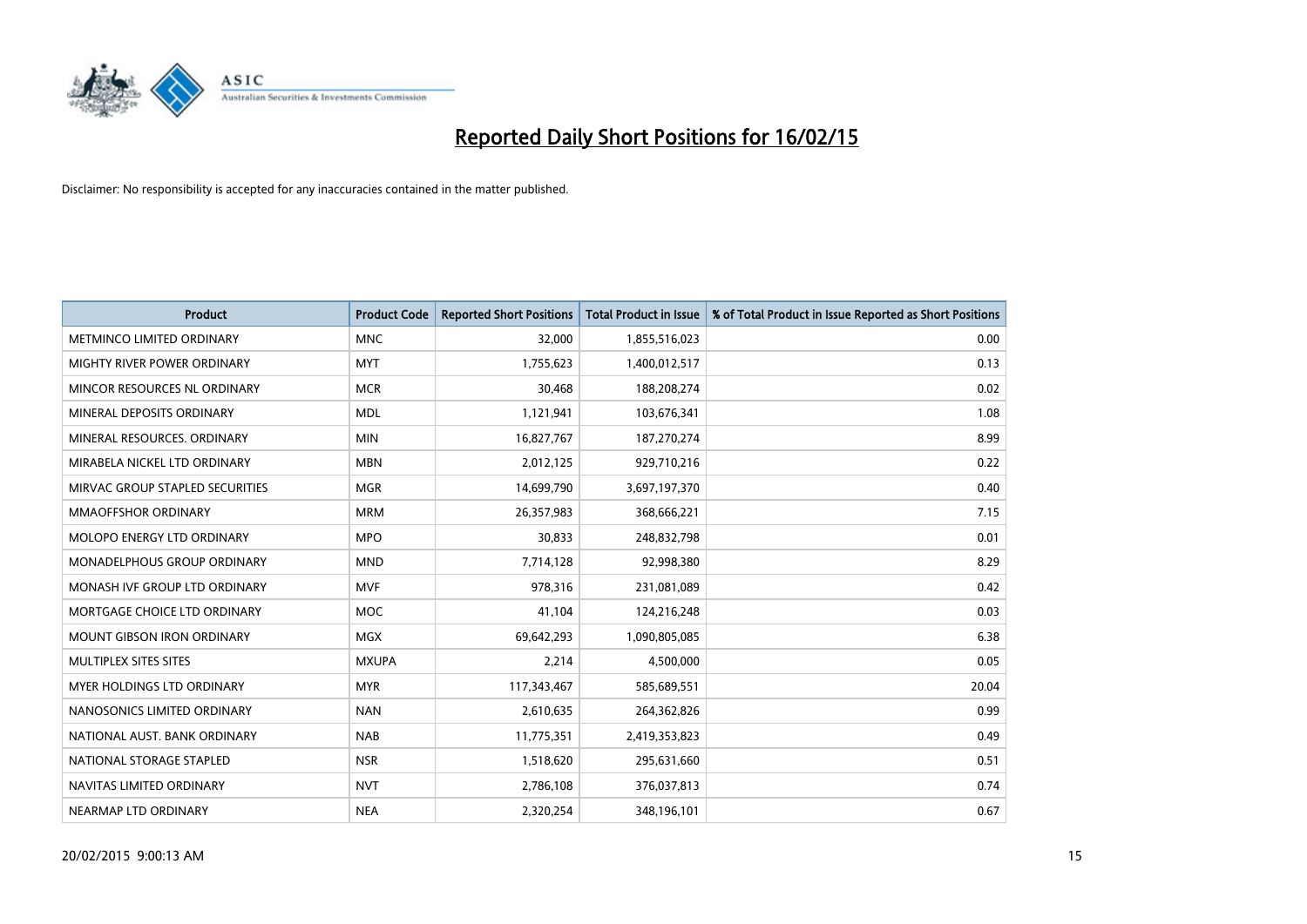

| <b>Product</b>                         | <b>Product Code</b> | <b>Reported Short Positions</b> | <b>Total Product in Issue</b> | % of Total Product in Issue Reported as Short Positions |
|----------------------------------------|---------------------|---------------------------------|-------------------------------|---------------------------------------------------------|
| NEOMETALS LTD ORDINARY                 | <b>NMT</b>          | 1.015                           | 502,212,757                   | 0.00                                                    |
| NEON ENERGY LIMITED ORDINARY           | <b>NEN</b>          | 13,245                          | 553,037,848                   | 0.00                                                    |
| NEW HOPE CORPORATION ORDINARY          | <b>NHC</b>          | 1,036,715                       | 830,999,449                   | 0.12                                                    |
| NEWCREST MINING ORDINARY               | <b>NCM</b>          | 7,991,483                       | 766,510,971                   | 1.04                                                    |
| NEWS CORP A NON-VOTING CDI             | <b>NWSLV</b>        | 121,900                         | 2,513,551                     | 4.85                                                    |
| NEWS CORP B VOTING CDI                 | <b>NWS</b>          | 2,487,056                       | 39,943,353                    | 6.23                                                    |
| NEWSAT LIMITED ORDINARY                | <b>NWT</b>          | 6,337,554                       | 643,874,841                   | 0.98                                                    |
| NEXTDC LIMITED ORDINARY                | <b>NXT</b>          | 19,639,994                      | 193,154,486                   | 10.17                                                   |
| NEXUS ENERGY LIMITED ORDINARY          | <b>NXS</b>          | 58.176                          | 1,330,219,459                 | 0.00                                                    |
| NIB HOLDINGS LIMITED ORDINARY          | <b>NHF</b>          | 161,947                         | 439,004,182                   | 0.04                                                    |
| NINE ENTERTAINMENT ORDINARY            | <b>NEC</b>          | 19,498,093                      | 940,295,023                   | 2.07                                                    |
| NOBLE MINERAL RES ORDINARY             | <b>NMG</b>          | 2,365,726                       | 666,397,952                   | 0.36                                                    |
| NORTHERN IRON LTD ORDINARY             | <b>NFE</b>          | 11,392                          | 484,405,314                   | 0.00                                                    |
| NORTHERN STAR ORDINARY                 | <b>NST</b>          | 8,510,035                       | 592,256,718                   | 1.44                                                    |
| NOVION PROPERTY GRP STAPLED SECURITIES | <b>NVN</b>          | 35,632,458                      | 3,050,627,717                 | 1.17                                                    |
| NRW HOLDINGS LIMITED ORDINARY          | <b>NWH</b>          | 16,304,556                      | 278,888,011                   | 5.85                                                    |
| NUFARM LIMITED ORDINARY                | <b>NUF</b>          | 5,511,234                       | 264,948,132                   | 2.08                                                    |
| NUPLEX INDUSTRIES ORDINARY             | <b>NPX</b>          | 1,000                           | 198,125,827                   | 0.00                                                    |
| OCEANAGOLD CORP. CHESS DEPOSITARY INT  | <b>OGC</b>          | 452,454                         | 301,520,186                   | 0.15                                                    |
| OIL SEARCH LTD ORDINARY                | OSH                 | 26,424,074                      | 1,522,692,587                 | 1.74                                                    |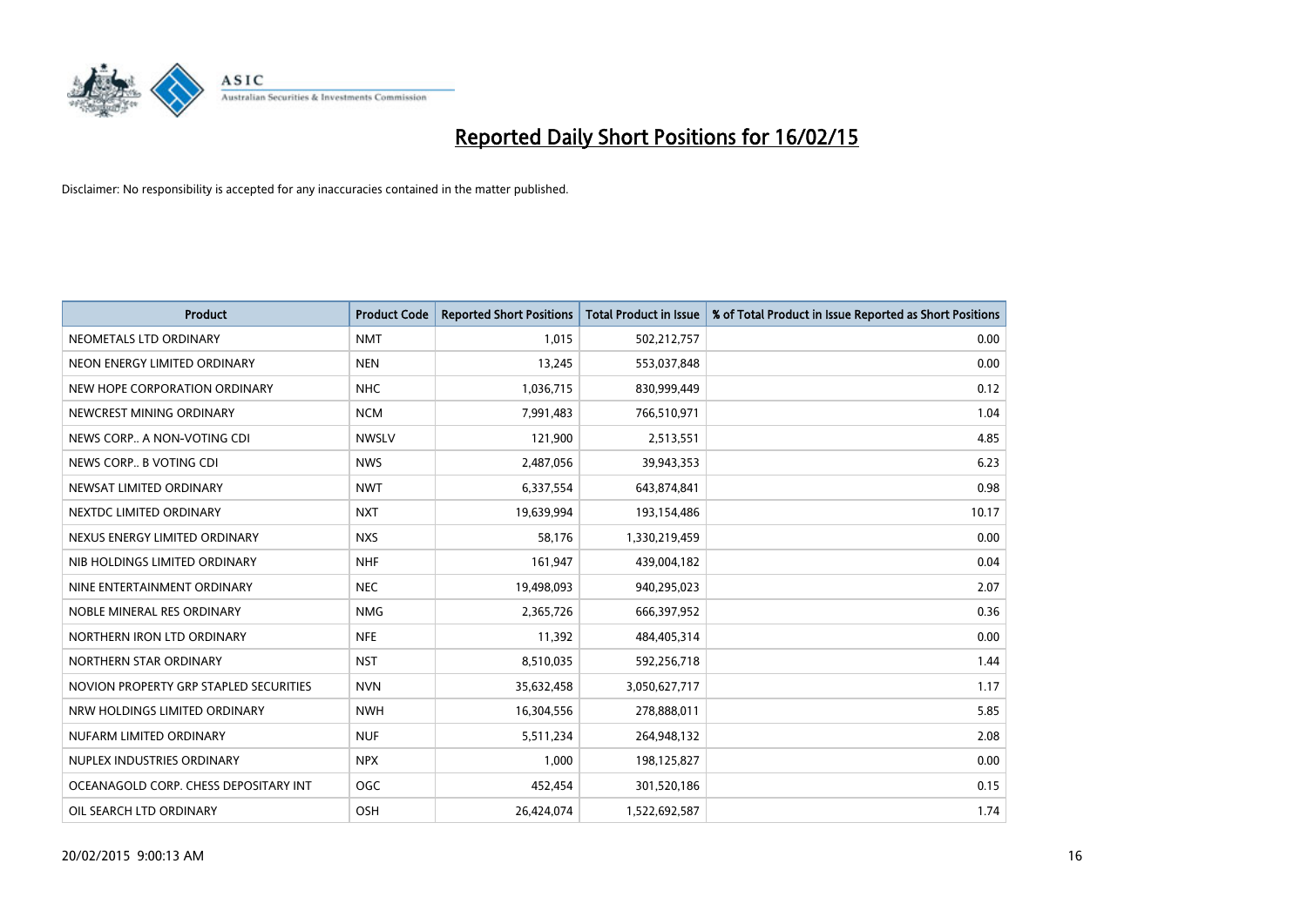

| <b>Product</b>                 | <b>Product Code</b> | <b>Reported Short Positions</b> | <b>Total Product in Issue</b> | % of Total Product in Issue Reported as Short Positions |
|--------------------------------|---------------------|---------------------------------|-------------------------------|---------------------------------------------------------|
| OM HOLDINGS LIMITED ORDINARY   | <b>OMH</b>          | 58,082                          | 733,423,337                   | 0.01                                                    |
| OOH!MEDIA LIMITED ORDINARY     | OML                 | 617,955                         | 149,882,534                   | 0.41                                                    |
| ORICA LIMITED ORDINARY         | ORI                 | 31,688,518                      | 372,743,291                   | 8.50                                                    |
| ORIGIN ENERGY ORDINARY         | <b>ORG</b>          | 12,673,708                      | 1,106,314,634                 | 1.15                                                    |
| OROCOBRE LIMITED ORDINARY      | <b>ORE</b>          | 3,511,126                       | 132,041,911                   | 2.66                                                    |
| ORORA LIMITED ORDINARY         | <b>ORA</b>          | 1,914,285                       | 1,206,684,923                 | 0.16                                                    |
| OROTONGROUP LIMITED ORDINARY   | ORL                 | 75,326                          | 40,880,902                    | 0.18                                                    |
| OZ MINERALS ORDINARY           | OZL                 | 4,245,139                       | 303,470,022                   | 1.40                                                    |
| OZFOREX GROUP LTD ORDINARY     | <b>OFX</b>          | 9,875,898                       | 240,000,000                   | 4.11                                                    |
| <b>PACIFIC BRANDS ORDINARY</b> | <b>PBG</b>          | 87,753,694                      | 917,226,291                   | 9.57                                                    |
| PACIFIC SMILES GRP ORDINARY    | <b>PSQ</b>          | 133,000                         | 151,993,395                   | 0.09                                                    |
| PACT GROUP HLDGS LTD ORDINARY  | <b>PGH</b>          | 1,374,757                       | 294,145,019                   | 0.47                                                    |
| PALADIN ENERGY LTD ORDINARY    | <b>PDN</b>          | 69,441,303                      | 1,666,927,668                 | 4.17                                                    |
| PANAUST LIMITED ORDINARY       | <b>PNA</b>          | 3,337,266                       | 637,071,326                   | 0.52                                                    |
| PANORAMIC RESOURCES ORDINARY   | PAN                 | 1,749,920                       | 321,424,015                   | 0.54                                                    |
| PANTERRA GOLD LTD ORDINARY     | PGI                 |                                 | 84,812,720                    | 0.00                                                    |
| PAPERLINX LIMITED ORDINARY     | <b>PPX</b>          | 57,743                          | 665,181,261                   | 0.01                                                    |
| PATTIES FOODS LTD ORDINARY     | PFL                 | 17,327                          | 139,234,153                   | 0.01                                                    |
| PEET LIMITED ORDINARY          | <b>PPC</b>          | 9,618                           | 484,853,684                   | 0.00                                                    |
| PERPETUAL LIMITED ORDINARY     | <b>PPT</b>          | 1,209,919                       | 46,574,426                    | 2.60                                                    |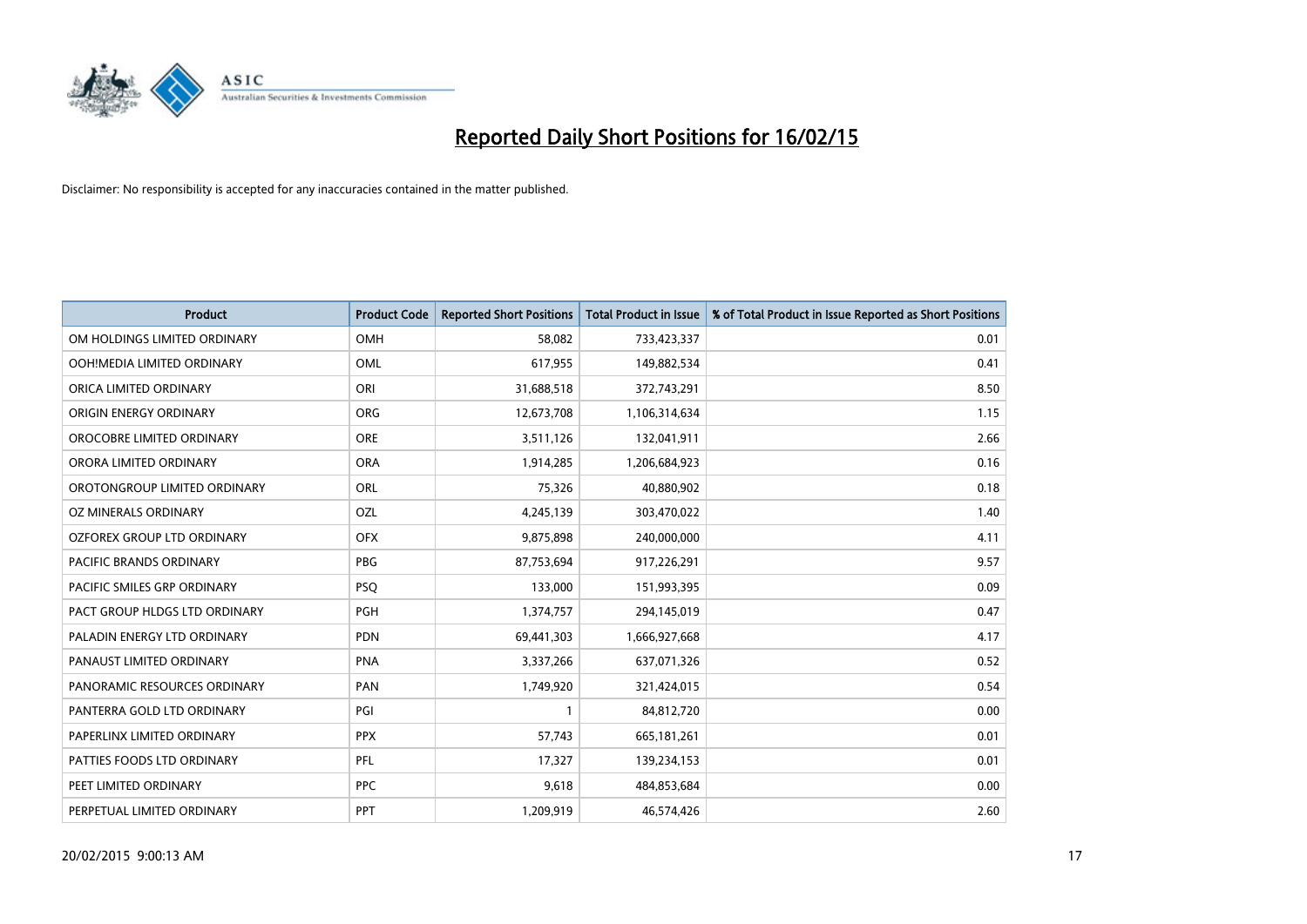

| <b>Product</b>                    | <b>Product Code</b> | <b>Reported Short Positions</b> | <b>Total Product in Issue</b> | % of Total Product in Issue Reported as Short Positions |
|-----------------------------------|---------------------|---------------------------------|-------------------------------|---------------------------------------------------------|
| PERSEUS MINING LTD ORDINARY       | PRU                 | 16,100,877                      | 526,656,401                   | 3.06                                                    |
| PHARMAXIS LTD ORDINARY            | <b>PXS</b>          | 8,777                           | 310,621,349                   | 0.00                                                    |
| PHOSPHAGENICS LTD. ORDINARY       | POH                 | 250,000                         | 1,261,965,957                 | 0.02                                                    |
| PLATINUM ASSET ORDINARY           | <b>PTM</b>          | 882,977                         | 581,895,380                   | 0.15                                                    |
| PLATINUM AUSTRALIA ORDINARY       | <b>PLA</b>          | 836,127                         | 504,968,043                   | 0.17                                                    |
| PLATINUM CAPITAL LTD ORDINARY     | <b>PMC</b>          | 178,567                         | 232,190,254                   | 0.08                                                    |
| PMP LIMITED ORDINARY              | <b>PMP</b>          | 27,581                          | 323,781,124                   | 0.01                                                    |
| POSEIDON NICK LTD ORDINARY        | <b>POS</b>          | 1,716,313                       | 683,588,322                   | 0.25                                                    |
| PRANA BIOTECHNOLOGY ORDINARY      | PBT                 | 2,094,015                       | 488,936,960                   | 0.43                                                    |
| PREMIER INVESTMENTS ORDINARY      | <b>PMV</b>          | 680,973                         | 155,900,075                   | 0.44                                                    |
| PRIMA BIOMED LTD ORDINARY         | <b>PRR</b>          | 390,345                         | 1,389,839,964                 | 0.03                                                    |
| PRIMARY HEALTH CARE ORDINARY      | <b>PRY</b>          | 42,871,519                      | 512,130,550                   | 8.37                                                    |
| PRIME MEDIA GRP LTD ORDINARY      | <b>PRT</b>          | 1,207,810                       | 366,330,303                   | 0.33                                                    |
| PROGRAMMED ORDINARY               | <b>PRG</b>          | 524,396                         | 118,651,911                   | 0.44                                                    |
| PROMESA LIMITED ORDINARY          | <b>PRA</b>          | 1,848,713                       | 384,412,465                   | 0.48                                                    |
| PURA VIDA ENERGY NL ORDINARY      | <b>PVD</b>          | 1,258,063                       | 135,404,383                   | 0.93                                                    |
| <b>QANTAS AIRWAYS ORDINARY</b>    | QAN                 | 1,196,502                       | 2,196,330,250                 | 0.05                                                    |
| OBE INSURANCE GROUP ORDINARY      | <b>OBE</b>          | 14,273,557                      | 1,364,945,301                 | 1.05                                                    |
| <b>QUBE HOLDINGS LTD ORDINARY</b> | QUB                 | 4,181,435                       | 1,054,428,076                 | 0.40                                                    |
| QUICKSTEP HOLDINGS ORDINARY       | QHL                 | 50,000                          | 397,679,021                   | 0.01                                                    |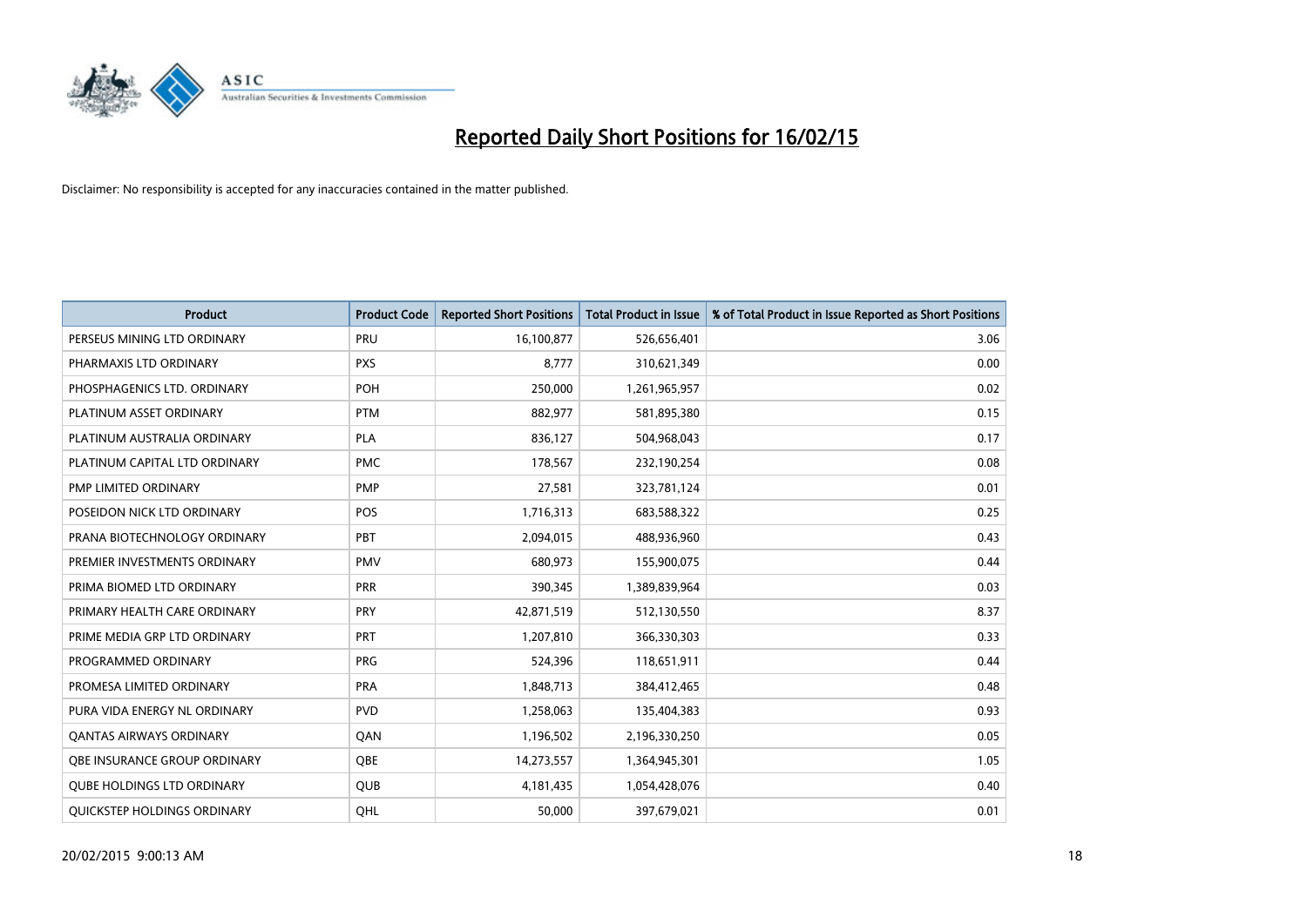

| <b>Product</b>                      | <b>Product Code</b> | <b>Reported Short Positions</b> | <b>Total Product in Issue</b> | % of Total Product in Issue Reported as Short Positions |
|-------------------------------------|---------------------|---------------------------------|-------------------------------|---------------------------------------------------------|
| RAMSAY HEALTH CARE ORDINARY         | <b>RHC</b>          | 421,221                         | 202,081,252                   | 0.21                                                    |
| RCG CORPORATION LTD ORDINARY        | <b>RCG</b>          | 261,165                         | 268,408,625                   | 0.10                                                    |
| <b>RCR TOMLINSON ORDINARY</b>       | <b>RCR</b>          | 746,514                         | 138,745,453                   | 0.54                                                    |
| <b>REA GROUP ORDINARY</b>           | <b>REA</b>          | 1,937,571                       | 131,714,699                   | 1.47                                                    |
| RECALL HOLDINGS LTD ORDINARY        | <b>REC</b>          | 724,675                         | 313,674,711                   | 0.23                                                    |
| <b>RECKON LIMITED ORDINARY</b>      | <b>RKN</b>          | 1,422,028                       | 112,084,762                   | 1.27                                                    |
| <b>RED 5 LIMITED ORDINARY</b>       | <b>RED</b>          | 174,740                         | 759,451,008                   | 0.02                                                    |
| RED FORK ENERGY ORDINARY            | <b>RFE</b>          | 112,160                         | 501,051,719                   | 0.02                                                    |
| REDBANK ENERGY LTD ORDINARY         | <b>AEI</b>          | 13                              | 786,287                       | 0.00                                                    |
| <b>REGIONAL EXPRESS ORDINARY</b>    | <b>REX</b>          | 34,943                          | 110,154,375                   | 0.03                                                    |
| REGIS HEALTHCARE LTD ORDINARY       | <b>REG</b>          | 1,904,735                       | 300, 345, 797                 | 0.63                                                    |
| REGIS RESOURCES ORDINARY            | <b>RRL</b>          | 33,905,862                      | 499,781,595                   | 6.78                                                    |
| RESMED INC CDI 10:1                 | <b>RMD</b>          | 4,959,219                       | 1,403,838,170                 | 0.35                                                    |
| RESOLUTE MINING ORDINARY            | <b>RSG</b>          | 3,276,489                       | 641,189,223                   | 0.51                                                    |
| <b>RESOURCE GENERATION ORDINARY</b> | <b>RES</b>          | 1,220                           | 581,380,338                   | 0.00                                                    |
| RETAIL FOOD GROUP ORDINARY          | <b>RFG</b>          | 4,993,848                       | 159,386,728                   | 3.13                                                    |
| REX MINERALS LIMITED ORDINARY       | <b>RXM</b>          | 938,031                         | 220,519,784                   | 0.43                                                    |
| RIDLEY CORPORATION ORDINARY         | RIC.                | 60,013                          | 307,817,071                   | 0.02                                                    |
| RIO TINTO LIMITED ORDINARY          | <b>RIO</b>          | 6,774,614                       | 435,758,720                   | 1.55                                                    |
| ROC OIL COMPANY ORDINARY            | <b>ROC</b>          | 359,692                         | 687,618,400                   | 0.05                                                    |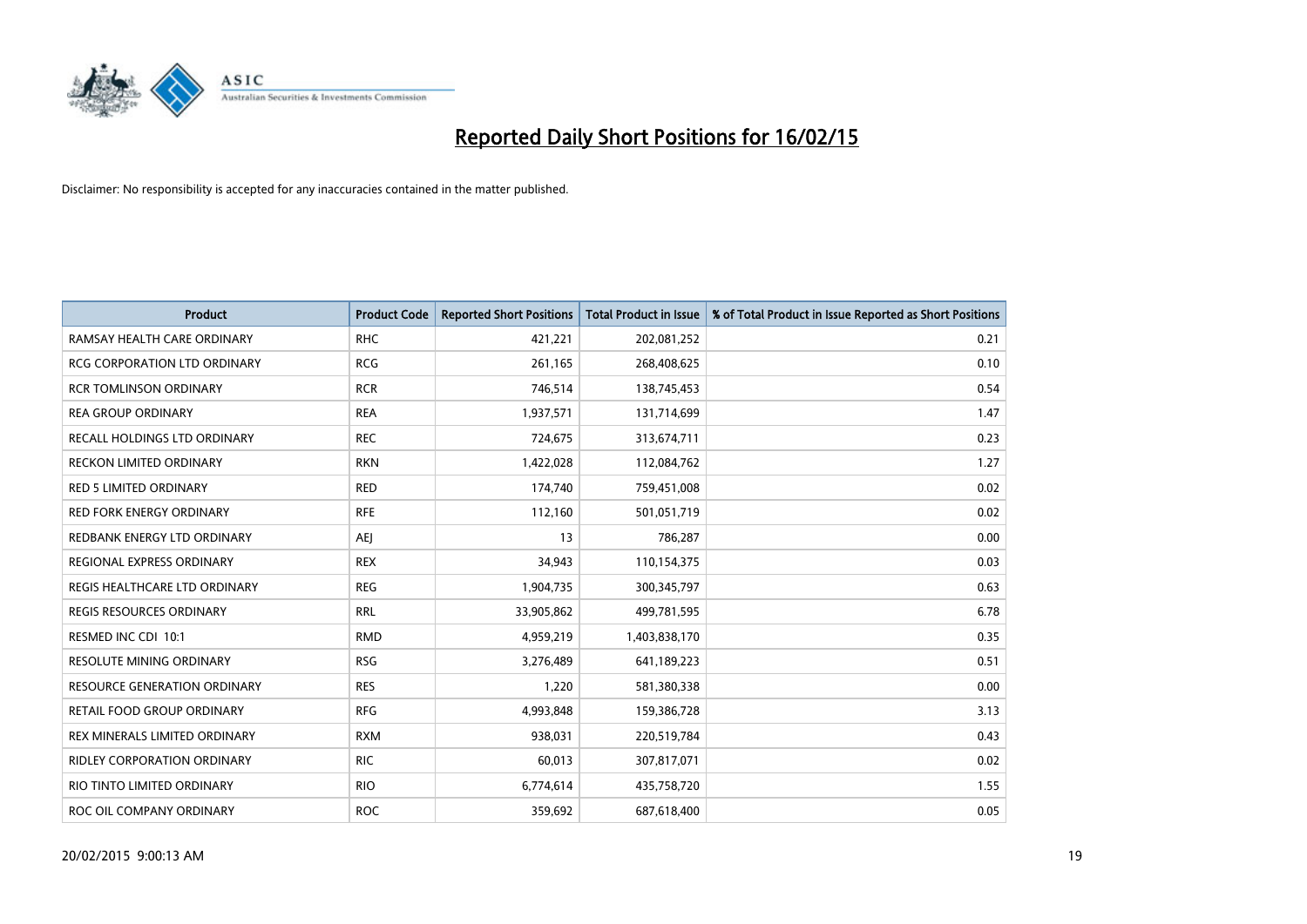

| <b>Product</b>                               | <b>Product Code</b> | <b>Reported Short Positions</b> | <b>Total Product in Issue</b> | % of Total Product in Issue Reported as Short Positions |
|----------------------------------------------|---------------------|---------------------------------|-------------------------------|---------------------------------------------------------|
| <b>ROX RESOURCES ORDINARY</b>                | <b>RXL</b>          | 5,523,255                       | 849,673,095                   | 0.65                                                    |
| ROYAL WOLF HOLDINGS ORDINARY                 | <b>RWH</b>          | 181,790                         | 100,387,052                   | 0.18                                                    |
| SAI GLOBAL LIMITED ORDINARY                  | SAI                 | 1,085,266                       | 211,761,727                   | 0.51                                                    |
| SALMAT LIMITED ORDINARY                      | <b>SLM</b>          | 102,029                         | 159,812,799                   | 0.06                                                    |
| SAMSON OIL & GAS LTD ORDINARY                | SSN                 | 1,306,340                       | 2,837,782,022                 | 0.05                                                    |
| SANDFIRE RESOURCES ORDINARY                  | <b>SFR</b>          | 2,964,812                       | 156,428,011                   | 1.90                                                    |
| <b>SANTOS LTD ORDINARY</b>                   | <b>STO</b>          | 16,074,298                      | 982,312,606                   | 1.64                                                    |
| SARACEN MINERAL ORDINARY                     | <b>SAR</b>          | 1,577,264                       | 792,784,738                   | 0.20                                                    |
| <b>SCA PROPERTY GROUP STAPLED SECURITIES</b> | SCP                 | 19,212,842                      | 650,839,582                   | 2.95                                                    |
| <b>SCENTRE GRP STAPLED</b>                   | SCG                 | 17,143,417                      | 5,324,296,678                 | 0.32                                                    |
| SEDGMAN LIMITED ORDINARY                     | <b>SDM</b>          | 1,128,550                       | 227,059,277                   | 0.50                                                    |
| SEEK LIMITED ORDINARY                        | <b>SEK</b>          | 8,571,320                       | 342,622,917                   | 2.50                                                    |
| SELECT HARVESTS ORDINARY                     | <b>SHV</b>          | 1,148,391                       | 70,940,874                    | 1.62                                                    |
| SENEX ENERGY LIMITED ORDINARY                | <b>SXY</b>          | 100,447,344                     | 1,149,657,377                 | 8.74                                                    |
| SERVICE STREAM ORDINARY                      | <b>SSM</b>          | 30                              | 386,389,873                   | 0.00                                                    |
| SEVEN GROUP HOLDINGS ORDINARY                | <b>SVW</b>          | 9,757,463                       | 296,260,281                   | 3.29                                                    |
| SEVEN WEST MEDIA LTD ORDINARY                | <b>SWM</b>          | 32,433,867                      | 999,160,872                   | 3.25                                                    |
| SEYMOUR WHYTE LTD ORDINARY                   | SWL                 | 45,534                          | 87,647,595                    | 0.05                                                    |
| SG FLEET GROUP LTD ORDINARY                  | SGF                 | 500,000                         | 242,691,826                   | 0.21                                                    |
| SHINE CORPORATE ORDINARY                     | SHJ                 | 41,716                          | 172,400,081                   | 0.02                                                    |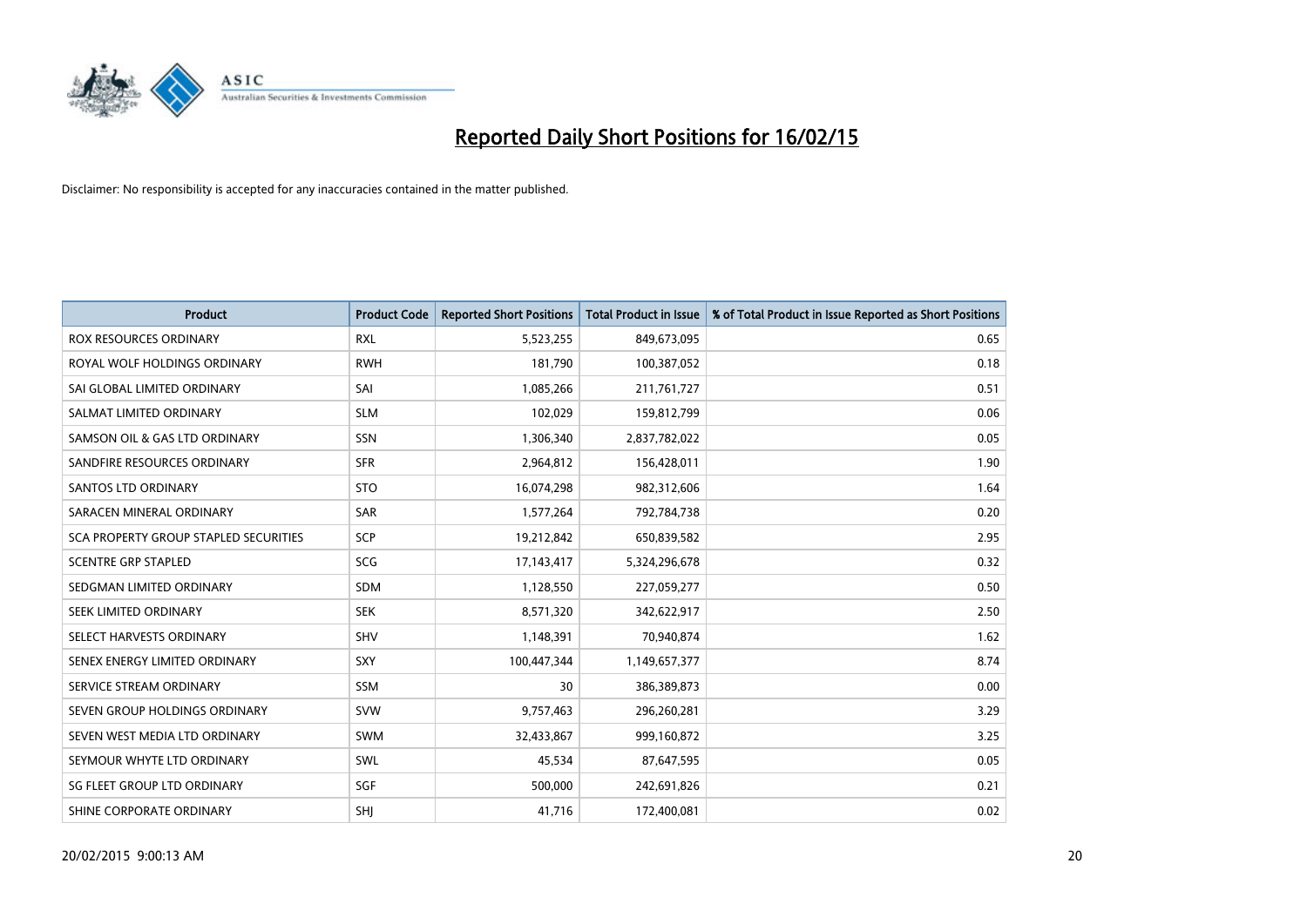

| <b>Product</b>                           | <b>Product Code</b> | <b>Reported Short Positions</b> | <b>Total Product in Issue</b> | % of Total Product in Issue Reported as Short Positions |
|------------------------------------------|---------------------|---------------------------------|-------------------------------|---------------------------------------------------------|
| SIGMA PHARMACEUTICAL ORDINARY            | <b>SIP</b>          | 21,910,962                      | 1,093,424,867                 | 2.00                                                    |
| SILEX SYSTEMS ORDINARY                   | <b>SLX</b>          | 6,919,684                       | 170,467,339                   | 4.06                                                    |
| SILVER CHEF LIMITED ORDINARY             | SIV                 | 11,363                          | 29,640,865                    | 0.04                                                    |
| SILVER LAKE RESOURCE ORDINARY            | <b>SLR</b>          | 18,530,431                      | 503,233,971                   | 3.68                                                    |
| SIMONDS GRP LTD ORDINARY                 | <b>SIO</b>          | 656,557                         | 151,412,268                   | 0.43                                                    |
| SIMS METAL MGMT LTD ORDINARY             | SGM                 | 18,809,789                      | 204,696,717                   | 9.19                                                    |
| SINGAPORE TELECOMM. CHESS DEPOSITARY INT | <b>SGT</b>          | 7,588,600                       | 127,005,879                   | 5.97                                                    |
| SINO GAS ENERGY ORDINARY                 | <b>SEH</b>          | 11,302,114                      | 1,544,247,358                 | 0.73                                                    |
| SIRIUS RESOURCES NL ORDINARY             | <b>SIR</b>          | 17,023,603                      | 341,438,269                   | 4.99                                                    |
| SIRTEX MEDICAL ORDINARY                  | <b>SRX</b>          | 70,110                          | 56,530,231                    | 0.12                                                    |
| SKILLED GROUP LTD ORDINARY               | <b>SKE</b>          | 6,998,828                       | 235,753,791                   | 2.97                                                    |
| <b>SKY NETWORK ORDINARY</b>              | <b>SKT</b>          | 1,553,675                       | 389,139,785                   | 0.40                                                    |
| SKYCITY ENT GRP LTD ORDINARY             | <b>SKC</b>          | 8,692,387                       | 587,472,741                   | 1.48                                                    |
| <b>SLATER &amp; GORDON ORDINARY</b>      | SGH                 | 5,042,436                       | 208,695,621                   | 2.42                                                    |
| SMS MANAGEMENT, ORDINARY                 | <b>SMX</b>          | 1,276,747                       | 69,318,017                    | 1.84                                                    |
| SONIC HEALTHCARE ORDINARY                | SHL                 | 3,028,334                       | 401,401,556                   | 0.75                                                    |
| SOUL PATTINSON (W.H) ORDINARY            | SOL                 | 28,350                          | 239,395,320                   | 0.01                                                    |
| SPARK INFRASTRUCTURE STAPLED US PROHIBT. | SKI                 | 30,467,748                      | 1,466,360,128                 | 2.08                                                    |
| SPARK NEW ZEALAND ORDINARY               | <b>SPK</b>          | 10,179,614                      | 1,834,775,347                 | 0.55                                                    |
| SPDR 200 FUND ETF UNITS                  | <b>STW</b>          | 17,003                          | 47,705,598                    | 0.04                                                    |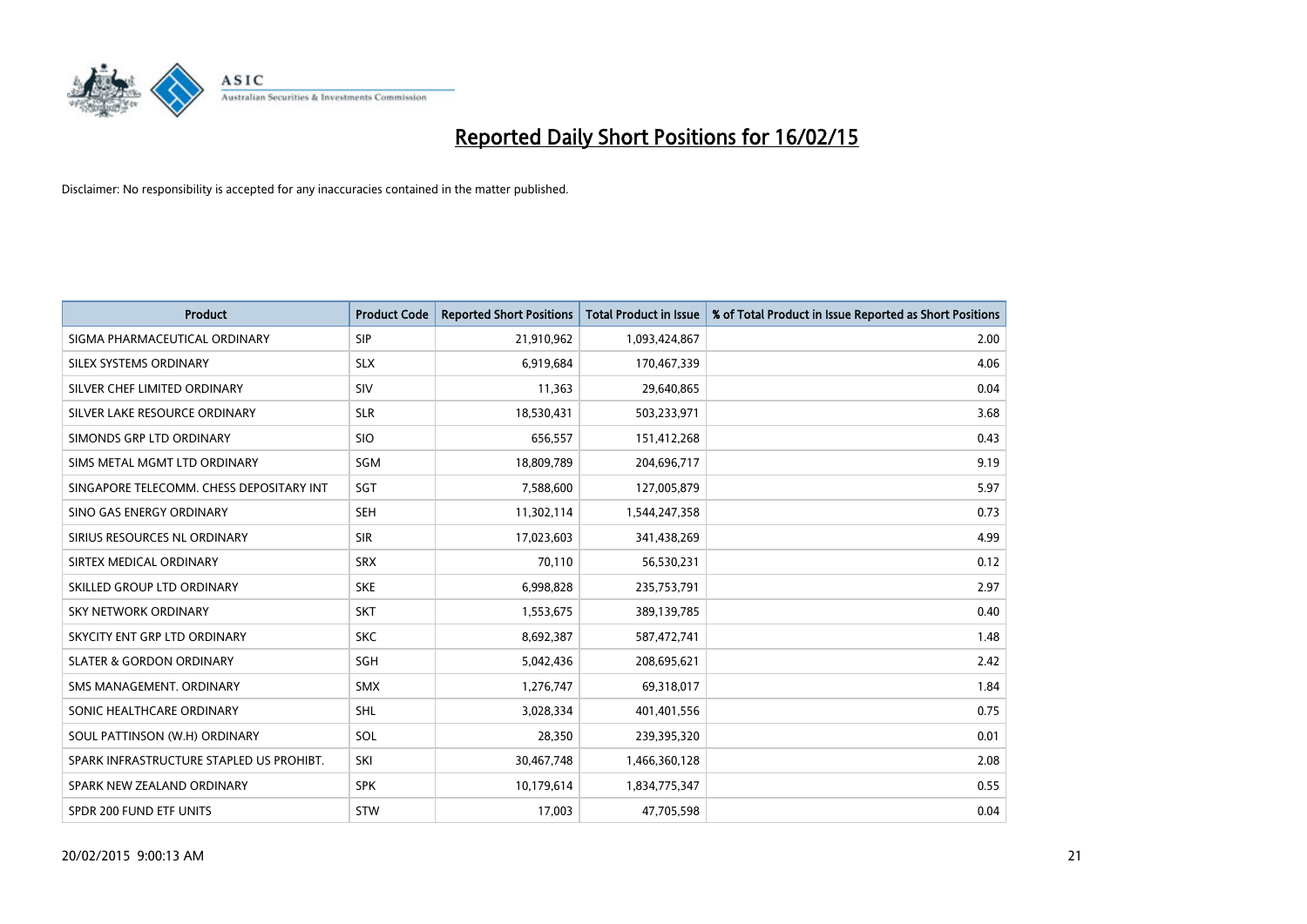

| <b>Product</b>                        | <b>Product Code</b> | <b>Reported Short Positions</b> | <b>Total Product in Issue</b> | % of Total Product in Issue Reported as Short Positions |
|---------------------------------------|---------------------|---------------------------------|-------------------------------|---------------------------------------------------------|
| SPECIALTY FASHION ORDINARY            | <b>SFH</b>          | 31,994                          | 192,236,121                   | 0.02                                                    |
| SPOTLESS GRP HLD LTD ORDINARY         | <b>SPO</b>          | 30,384,774                      | 1,098,290,178                 | 2.77                                                    |
| ST BARBARA LIMITED ORDINARY           | <b>SBM</b>          | 7,775,657                       | 495,102,525                   | 1.57                                                    |
| STARPHARMA HOLDINGS ORDINARY          | <b>SPL</b>          | 9,182,098                       | 319,138,501                   | 2.88                                                    |
| STEADFAST GROUP LTD ORDINARY          | <b>SDF</b>          | 21,864,251                      | 503,352,992                   | 4.34                                                    |
| STHN CROSS MEDIA ORDINARY             | <b>SXL</b>          | 32,302,765                      | 732,319,622                   | 4.41                                                    |
| STOCKLAND UNITS/ORD STAPLED           | SGP                 | 7,129,460                       | 2,348,746,744                 | 0.30                                                    |
| STRAITS RES LTD. ORDINARY             | SRO                 | 20,212                          | 1,217,730,293                 | 0.00                                                    |
| STW COMMUNICATIONS ORDINARY           | <b>SGN</b>          | 6,646,410                       | 409,699,000                   | 1.62                                                    |
| SUNCORP GROUP LTD ORDINARY            | <b>SUN</b>          | 8,338,290                       | 1,286,600,980                 | 0.65                                                    |
| SUNDANCE ENERGY ORDINARY              | <b>SEA</b>          | 5,321,883                       | 549,295,839                   | 0.97                                                    |
| SUNDANCE RESOURCES ORDINARY           | SDL                 | 84,721,121                      | 3,110,250,938                 | 2.72                                                    |
| SUNLAND GROUP LTD ORDINARY            | <b>SDG</b>          | 132,928                         | 181,710,087                   | 0.07                                                    |
| SUPER RET REP LTD ORDINARY            | <b>SUL</b>          | 19,969,146                      | 197,030,571                   | 10.14                                                   |
| SWICK MINING ORDINARY                 | <b>SWK</b>          | 50,000                          | 217,643,703                   | 0.02                                                    |
| SYD AIRPORT STAPLED US PROHIBIT.      | <b>SYD</b>          | 24,524,962                      | 2,216,216,041                 | 1.11                                                    |
| SYRAH RESOURCES ORDINARY              | <b>SYR</b>          | 6,206,564                       | 164,210,076                   | 3.78                                                    |
| TABCORP HOLDINGS LTD ORDINARY         | <b>TAH</b>          | 17,247,657                      | 765,652,364                   | 2.25                                                    |
| TABCORP HOLDINGS LTD RTS23FEB15 FORUS | <b>TAHR</b>         | 79,865                          | 63,804,363                    | 0.13                                                    |
| TAP OIL LIMITED ORDINARY              | <b>TAP</b>          | 104,154                         | 243,186,639                   | 0.04                                                    |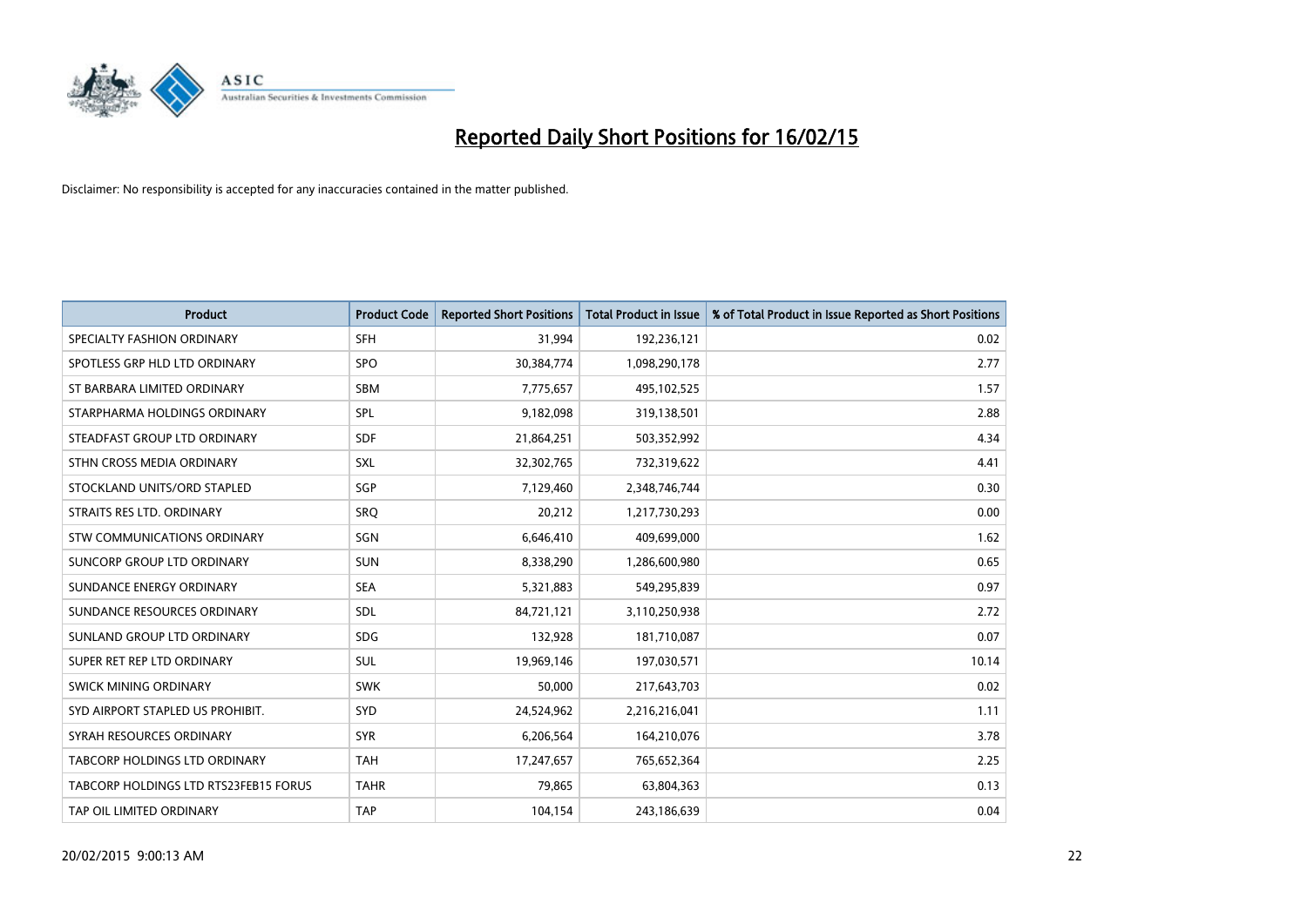

| <b>Product</b>                      | <b>Product Code</b> | <b>Reported Short Positions</b> | <b>Total Product in Issue</b> | % of Total Product in Issue Reported as Short Positions |
|-------------------------------------|---------------------|---------------------------------|-------------------------------|---------------------------------------------------------|
| TASSAL GROUP LIMITED ORDINARY       | <b>TGR</b>          | 212,090                         | 146,897,115                   | 0.14                                                    |
| TATTS GROUP LTD ORDINARY            | <b>TTS</b>          | 21,206,575                      | 1,445,759,948                 | 1.47                                                    |
| <b>TECHNOLOGY ONE ORDINARY</b>      | <b>TNE</b>          | 2,883,485                       | 309,209,455                   | 0.93                                                    |
| TELSTRA CORPORATION, ORDINARY       | <b>TLS</b>          | 64,862,601                      | 12,225,655,836                | 0.53                                                    |
| TEN NETWORK HOLDINGS ORDINARY       | <b>TEN</b>          | 136,649,892                     | 2,630,984,596                 | 5.19                                                    |
| TERANGA GOLD CORP CDI 1:1           | <b>TGZ</b>          | 10,850                          | 71,141,662                    | 0.02                                                    |
| TFS CORPORATION LTD ORDINARY        | <b>TFC</b>          | 18,208,445                      | 326,983,445                   | 5.57                                                    |
| THE REJECT SHOP ORDINARY            | <b>TRS</b>          | 2,103,125                       | 28,844,648                    | 7.29                                                    |
| THINK CHILDCARE EDU ORDINARY        | <b>TNK</b>          | 500,000                         | 39,600,000                    | 1.26                                                    |
| THORN GROUP LIMITED ORDINARY        | <b>TGA</b>          | 26,970                          | 151,337,839                   | 0.02                                                    |
| TIGER RESOURCES ORDINARY            | <b>TGS</b>          | 6,312,101                       | 1,143,541,406                 | 0.55                                                    |
| <b>TISSUE THERAPIES ORDINARY</b>    | <b>TIS</b>          | 330,000                         | 282,405,919                   | 0.12                                                    |
| TOLL HOLDINGS LTD ORDINARY          | <b>TOL</b>          | 27,896,136                      | 717,437,878                   | 3.89                                                    |
| TORO ENERGY LIMITED ORDINARY        | <b>TOE</b>          | 30,944                          | 1,903,769,581                 | 0.00                                                    |
| <b>TOWER LIMITED ORDINARY</b>       | <b>TWR</b>          | 1,000                           | 178,145,130                   | 0.00                                                    |
| <b>TOX FREE SOLUTIONS ORDINARY</b>  | <b>TOX</b>          | 1,191,897                       | 133,752,359                   | 0.89                                                    |
| TPG TELECOM LIMITED ORDINARY        | <b>TPM</b>          | 15,682,012                      | 793,808,141                   | 1.98                                                    |
| <b>TRADE ME GROUP ORDINARY</b>      | <b>TME</b>          | 5,266,460                       | 396,830,595                   | 1.33                                                    |
| <b>TRANSFIELD SERVICES ORDINARY</b> | <b>TSE</b>          | 6,582,011                       | 512,457,716                   | 1.28                                                    |
| TRANSPACIFIC INDUST. ORDINARY       | <b>TPI</b>          | 84,206,404                      | 1,579,699,505                 | 5.33                                                    |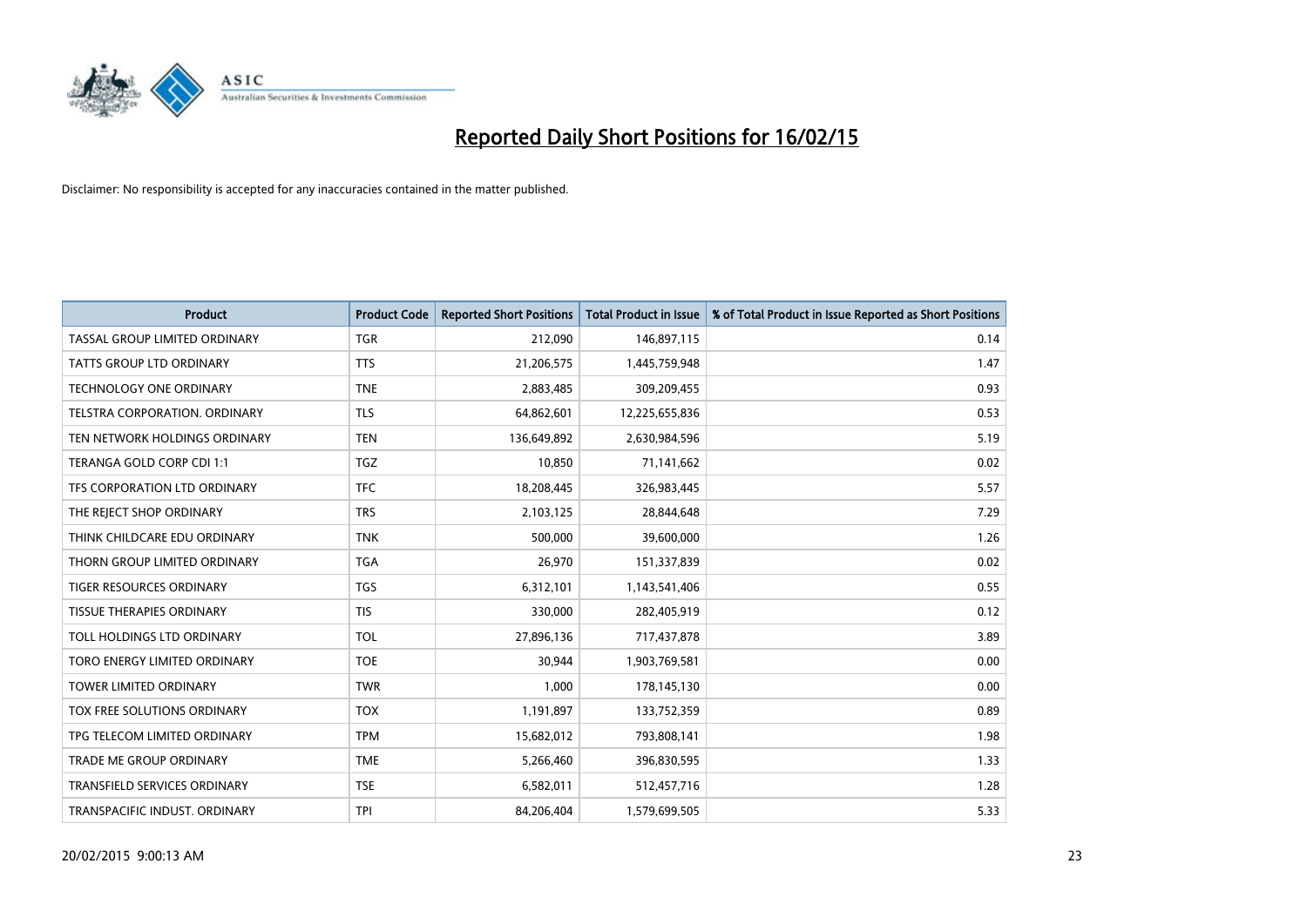

| <b>Product</b>                       | <b>Product Code</b> | <b>Reported Short Positions</b> | <b>Total Product in Issue</b> | % of Total Product in Issue Reported as Short Positions |
|--------------------------------------|---------------------|---------------------------------|-------------------------------|---------------------------------------------------------|
| TRANSURBAN GROUP TRIPLE STAPLED SEC. | <b>TCL</b>          | 9,194,629                       | 1,906,390,878                 | 0.48                                                    |
| <b>TREASURY GROUP ORDINARY</b>       | <b>TRG</b>          | 82,286                          | 27,604,144                    | 0.30                                                    |
| TREASURY WINE ESTATE ORDINARY        | <b>TWE</b>          | 8,785,746                       | 651,261,403                   | 1.35                                                    |
| TROY RESOURCES LTD ORDINARY          | <b>TRY</b>          | 3,309,381                       | 195,265,161                   | 1.69                                                    |
| <b>UGL LIMITED ORDINARY</b>          | UGL                 | 19,221,607                      | 166,511,240                   | 11.54                                                   |
| UNILIFE CORPORATION CDI 6:1          | <b>UNS</b>          | 114,999                         | 273,135,402                   | 0.04                                                    |
| UNITY MINING LTD ORDINARY            | <b>UML</b>          | 320,000                         | 1,140,312,866                 | 0.03                                                    |
| <b>UXC LIMITED ORDINARY</b>          | <b>UXC</b>          | 1,435,996                       | 331,590,518                   | 0.43                                                    |
| <b>VEDA GROUP LTD ORDINARY</b>       | <b>VED</b>          | 12,664,437                      | 842,055,406                   | 1.50                                                    |
| VENTURE MINERALS ORDINARY            | <b>VMS</b>          | 238,000                         | 287,320,170                   | 0.08                                                    |
| VILLAGE ROADSHOW LTD ORDINARY        | <b>VRL</b>          | 1,133,451                       | 159,515,151                   | 0.71                                                    |
| <b>VIRGIN AUS HLDG LTD ORDINARY</b>  | <b>VAH</b>          | 32,379,039                      | 3,524,912,131                 | 0.92                                                    |
| <b>VIRTUS HEALTH LTD ORDINARY</b>    | <b>VRT</b>          | 5,678,759                       | 79,885,938                    | 7.11                                                    |
| <b>VISION EYE INSTITUTE ORDINARY</b> | <b>VEI</b>          | 1,586,666                       | 178,873,554                   | 0.89                                                    |
| <b>VOCATION LTD ORDINARY</b>         | <b>VET</b>          | 11,699,478                      | 230,000,000                   | 5.09                                                    |
| <b>VOCUS COMMS LTD ORDINARY</b>      | <b>VOC</b>          | 3,020,047                       | 105,385,283                   | 2.87                                                    |
| WAM CAPITAL LIMITED ORDINARY         | <b>WAM</b>          | 171                             | 345,405,201                   | 0.00                                                    |
| WARRNAMBOOL CHEESE ORDINARY          | <b>WCB</b>          | 19                              | 56,098,797                    | 0.00                                                    |
| <b>WATPAC LIMITED ORDINARY</b>       | <b>WTP</b>          | 2,803,391                       | 189,258,397                   | 1.48                                                    |
| <b>WDS LIMITED ORDINARY</b>          | <b>WDS</b>          | 181,764                         | 144,740,614                   | 0.13                                                    |